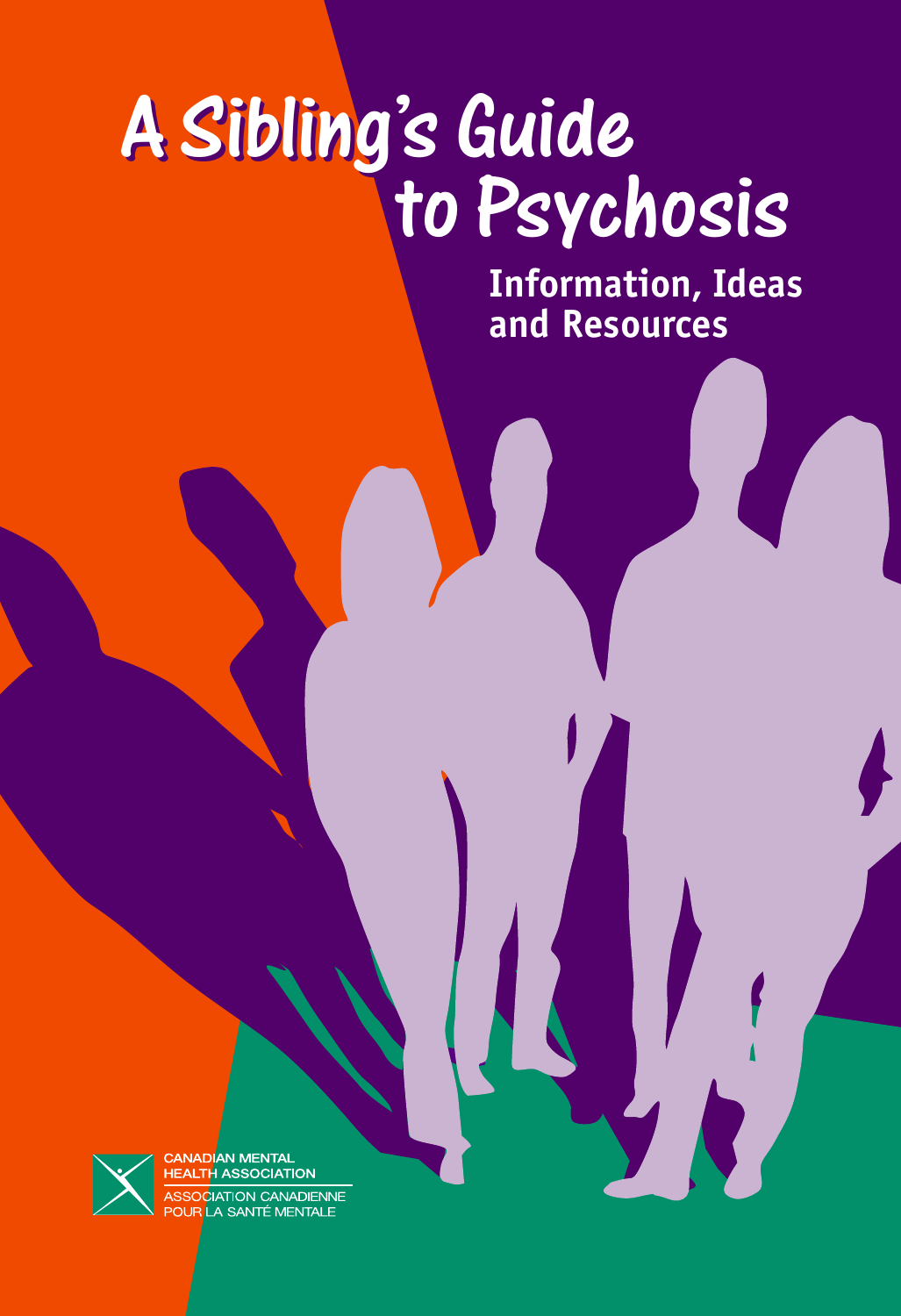

# A Sibling's Guide to Psychosis.<br>Information, Ideas and Resources

Prepared by: Sharon Mulder Elizabeth Lines



**CANADIAN MENTAL HEALTH ASSOCIATION** ASSOCIATION CANADIENNE POUR LA SANTÉ MENTALE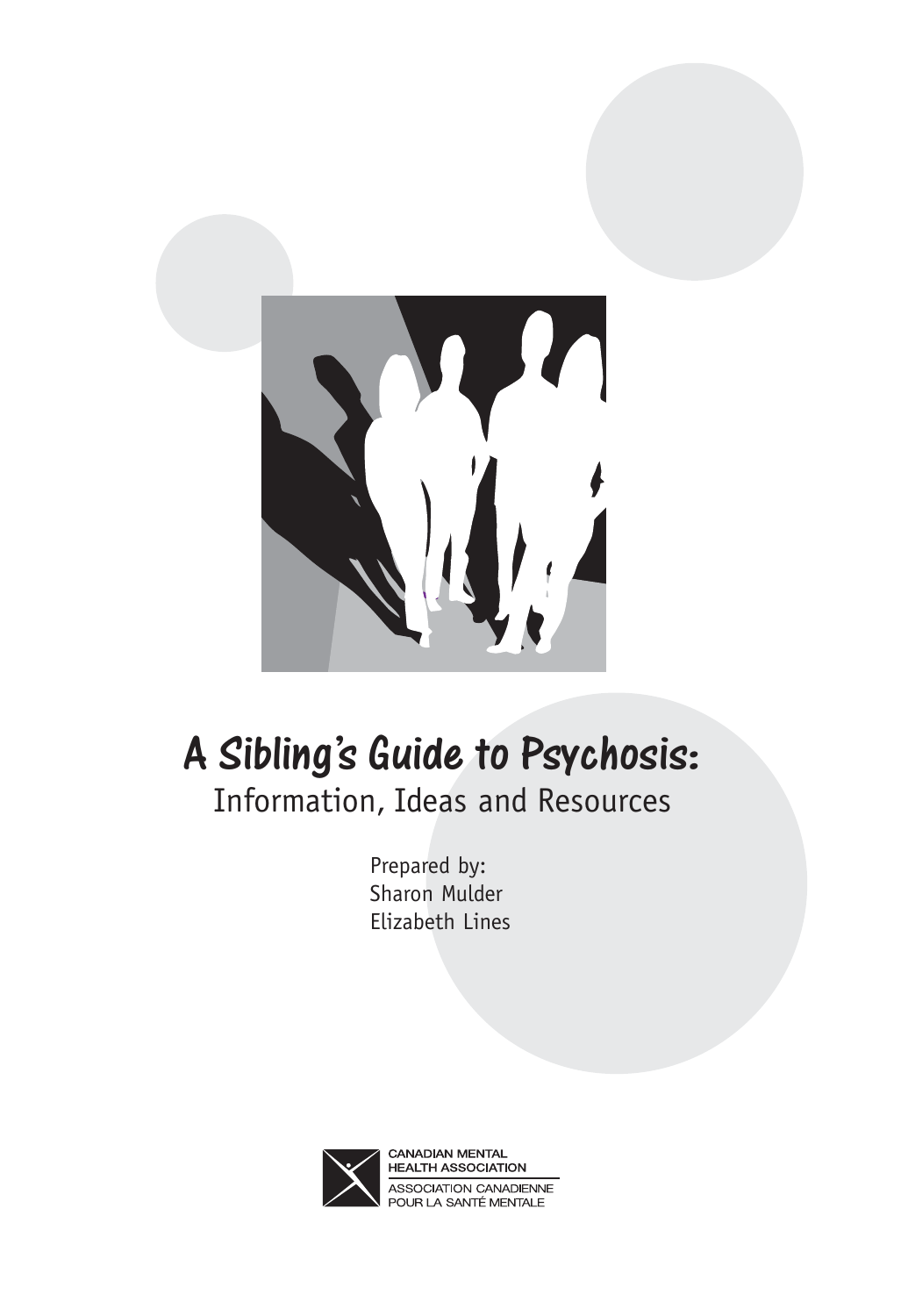

- to the brothers and sisters who came forward to share their stories and offer suggestions that might help other families facing similar challenges
- to the early psychosis clinics and staff at the Psychotic Disorders Clinic (Hamilton, Ontario), Early Psychosis Prevention and Intervention Service (Winnipeg, Manitoba) and the Early Psychosis Program (St. John's, Newfoundland) who assisted us in the collection of sibling experiences through focus groups and individual interviews
- to parent members of the national first episode family network for providing valuable perspectives on the family experience of psychosis
- to the South Worcestershire Early Intervention Service, United Kingdom's booklet "Information about psychosis for brothers and sisters"
- to the Public Health Agency of Canada, through the Population Health Fund, for ongoing support that has allowed us to appreciate and respond to the complexities that define "early psychosis intervention."

Sharon Mulder Elizabeth Lines

This document was produced by the Canadian Mental Health Association, National Office as part of its early psychosis intervention project, funded by the Population Health Fund of the Public Health Agency of Canada (PHAC). The contents herein do not necessarily represent the views of PHAC.

Visit CMHA's web site (www.cmha.ca) to find this guide and other materials produced by CMHA's early psychosis intervention initiatives.

Additional copies of this guide may be available for a limited time. Direct inquiries to www.cmha.ca

If you have any comments or questions, contact:  $info@cmba.ca$ 

Canadian Mental Health Association National Office 8 King Street East, Suite 810 Toronto, ON M5C 1B5 Tel: 416-484-7750 Fax: 416-484-4617

Aussi disponible en français.

March 2005 © Canadian Mental Health Association, 2005

ISBN 1-894886-03-8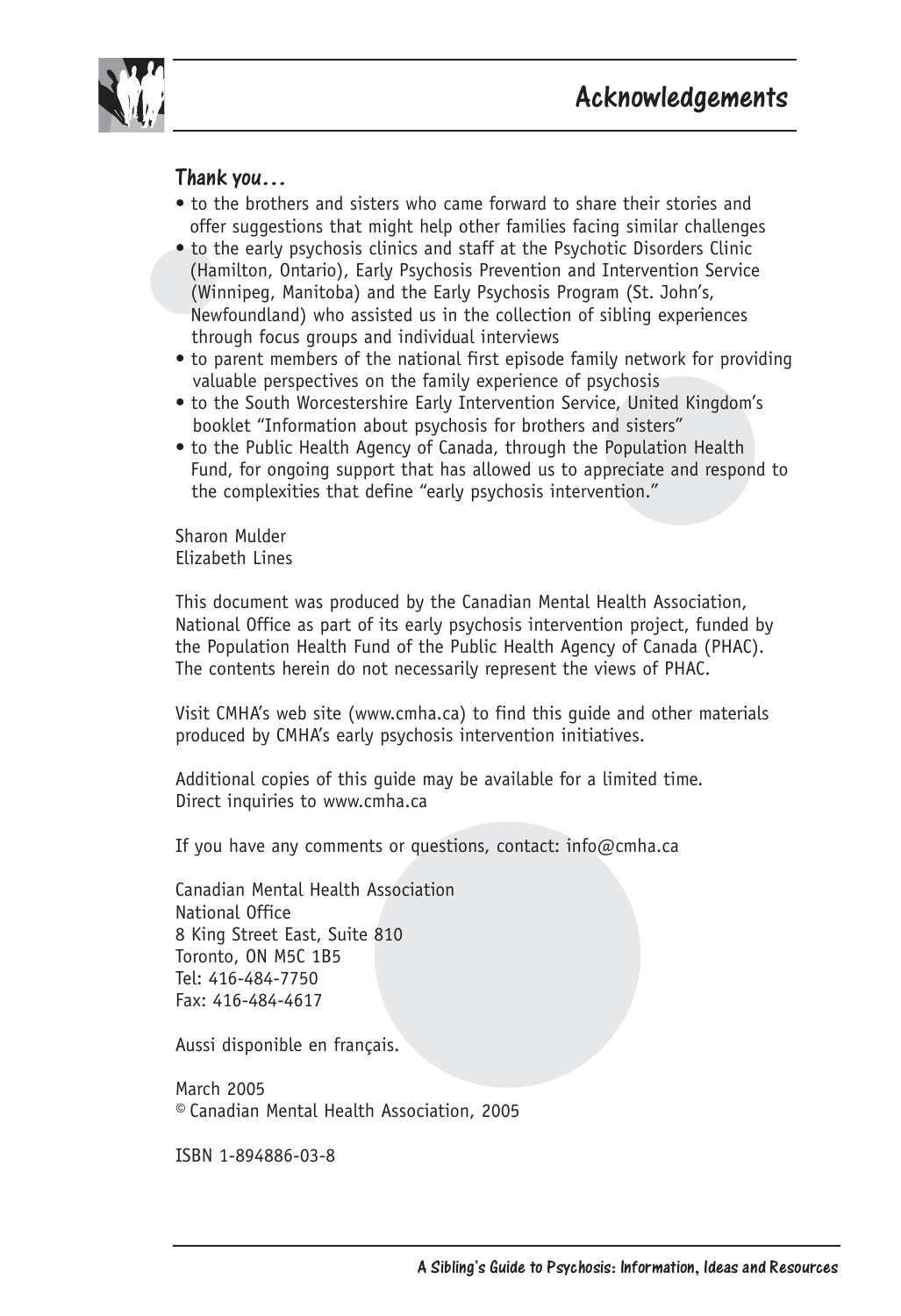

| Preface                                                                                                                                                                                                                            | 1                                               |
|------------------------------------------------------------------------------------------------------------------------------------------------------------------------------------------------------------------------------------|-------------------------------------------------|
| <b>Introduction</b>                                                                                                                                                                                                                | $2 - 3$                                         |
| Facing the Unknown: Understanding Psychosis<br>What is psychosis?<br>The common symptoms of psychosis<br>Who's most likely to experience psychosis?<br>Will I get psychosis?<br>How is psychosis treated?<br>The Roads to Recovery | $4 - 5$<br>$5 - 6$<br>7<br>7<br>8<br>$9 - 10$   |
| Facing Change: Impacts on the Family                                                                                                                                                                                               | 11                                              |
| <b>Facing Feelings: An Ongoing Process</b><br>Anger<br>Envy and Resentment<br>Loss and Sorrow<br>Guilt<br><b>Stress Responses</b>                                                                                                  | 12<br>12<br>13<br>13<br>13                      |
| <b>Facing the Future: Moving Forward</b>                                                                                                                                                                                           | $14 - 15$                                       |
| Still Wondering<br>How involved should I be with my sibling?<br>What can we do together?<br>How long does recovery take? What can I expect to happen?                                                                              | 16<br>16<br>17                                  |
| Changing Dreams - Moving On                                                                                                                                                                                                        | 18                                              |
| Sources                                                                                                                                                                                                                            | 19                                              |
| Resources<br>Dealing with Difficult Situations and Behaviours<br>Glossary<br>Web Resources<br>Psychosis<br>Mental Health Resources for Youth<br>Videos                                                                             | $20 - 22$<br>$23 - 24$<br>25<br>$25 - 26$<br>26 |
| <b>Canadian Early Psychosis Intervention Clinical Programs</b>                                                                                                                                                                     | $27 - 28$                                       |
|                                                                                                                                                                                                                                    |                                                 |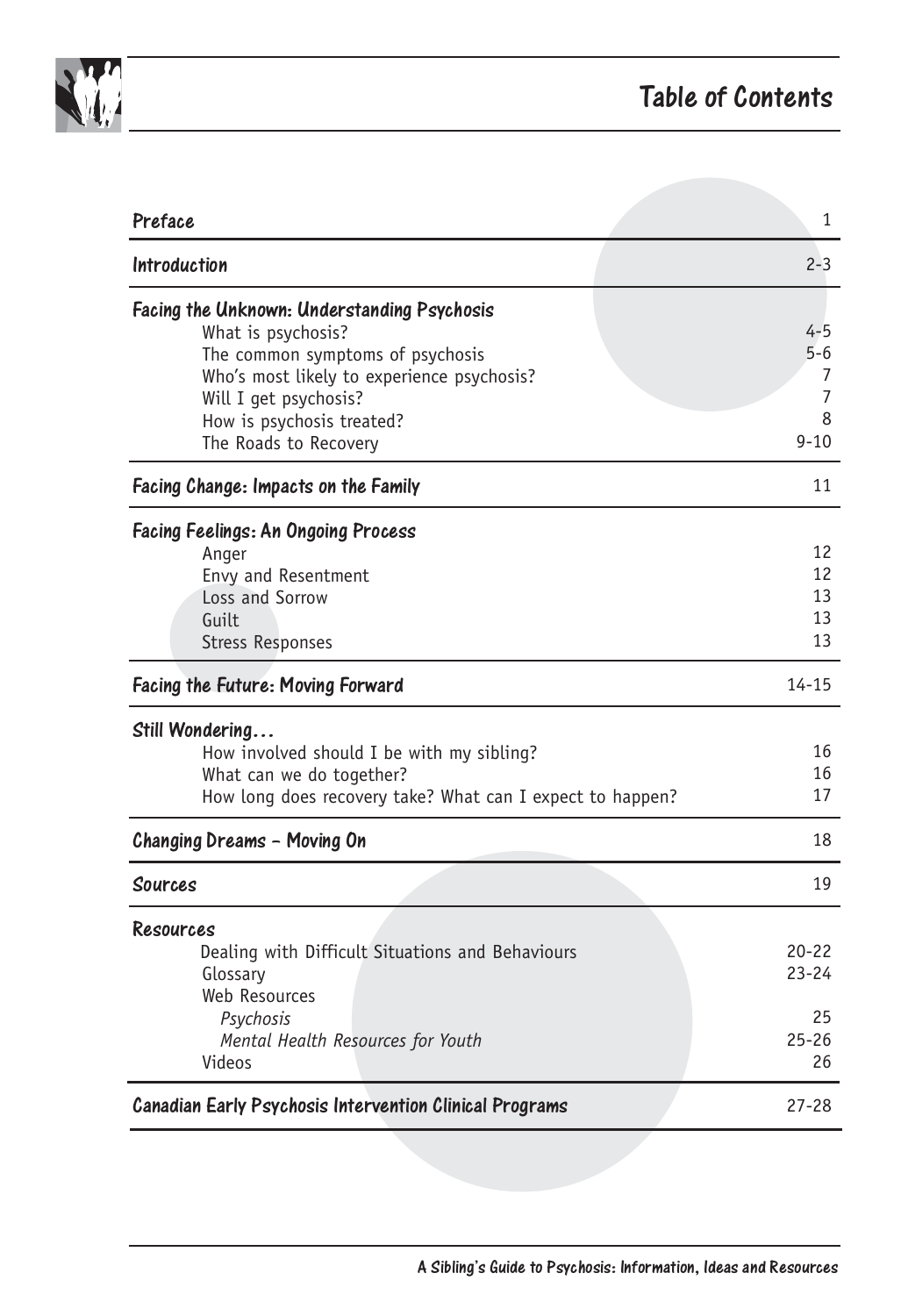

As part of a national project to raise awareness about first-episode psychosis and support the needs of families affected by the illness, the Canadian Mental Health Association has developed this sibling resource guide – **a guide intended to provide information and support to teens and young adults who have a brother or sister experiencing psychosis**. This sibling guide represents one of the last resources to be produced by the project, which after six years is drawing to a close.

This guide could not have been created without the interest and participation of siblings across Canada. Through focus groups and interviews, fifteen adult siblings generously shared their stories in order to help us develop a guide that reflects the sibling experience of living with psychosis in the family.

This guide will be of primary interest to brothers and sisters who are new to the experience of psychosis in the family. We also hope it will assist others, such as parents, friends and service providers, in better understanding the challenges faced by this often neglected group of "significant others."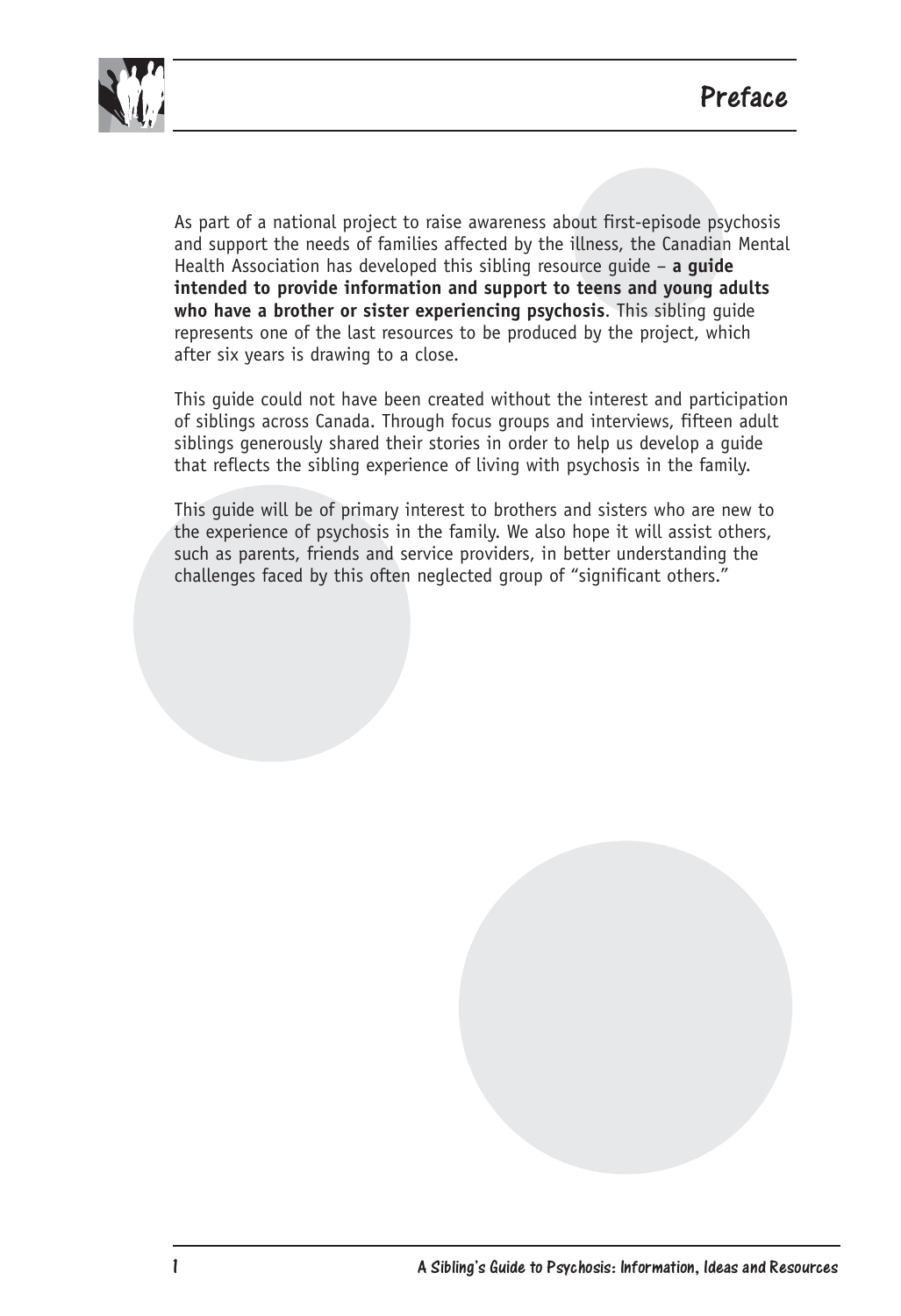

## Early Days…

*"The first thing I noticed was that he wouldn't socialize with the rest of the family. He was very withdrawn and he wouldn't eat with us. I thought he was into some weird drugs or something."*

*"He was losing a lot of weight; he wasn't doing as well at high school and he wanted to be by himself a lot. He was doing a bit of marijuana. But it wasn't until I got a phone call from him and we were on the phone for an hour and all he did was cry, cry, cry… that call confirmed that something was really, really wrong."*



*"Being very quiet – that was one of the first things I noticed cause I always knew him to be very energetic."*

*"In retrospect there were so many signals from so far back. He started being less himself in many different small ways. But none of those things were like glaring indicators because he was a teenager."*

## In the early stages of psychosis, family members, friends of others<br>might notice cigne that "comething's not quite right" such as.  $m$ ght notice signs that "something's not quite right", such as:

- withdrawal and loss of interest in socializing
- loss of energy and motivation
- problems with memory and concentration
- deterioration in work or study
- lack of attention to personal hygiene
- confused speech or difficulty communicating
- lack of emotional response or inappropriate emotional display
- general suspiciousness
- sleep or appetite disturbances
- unusual behaviours.

#### A person with psychosis may experience one or more of the following symptoms:

- hear voices that no one else hears
- see things that aren't there
- believe that they are being watched, followed or persecuted by others
- believe that others can influence their thoughts, or that they can influence the thoughts of others
- feel that their thoughts have sped up or slowed down.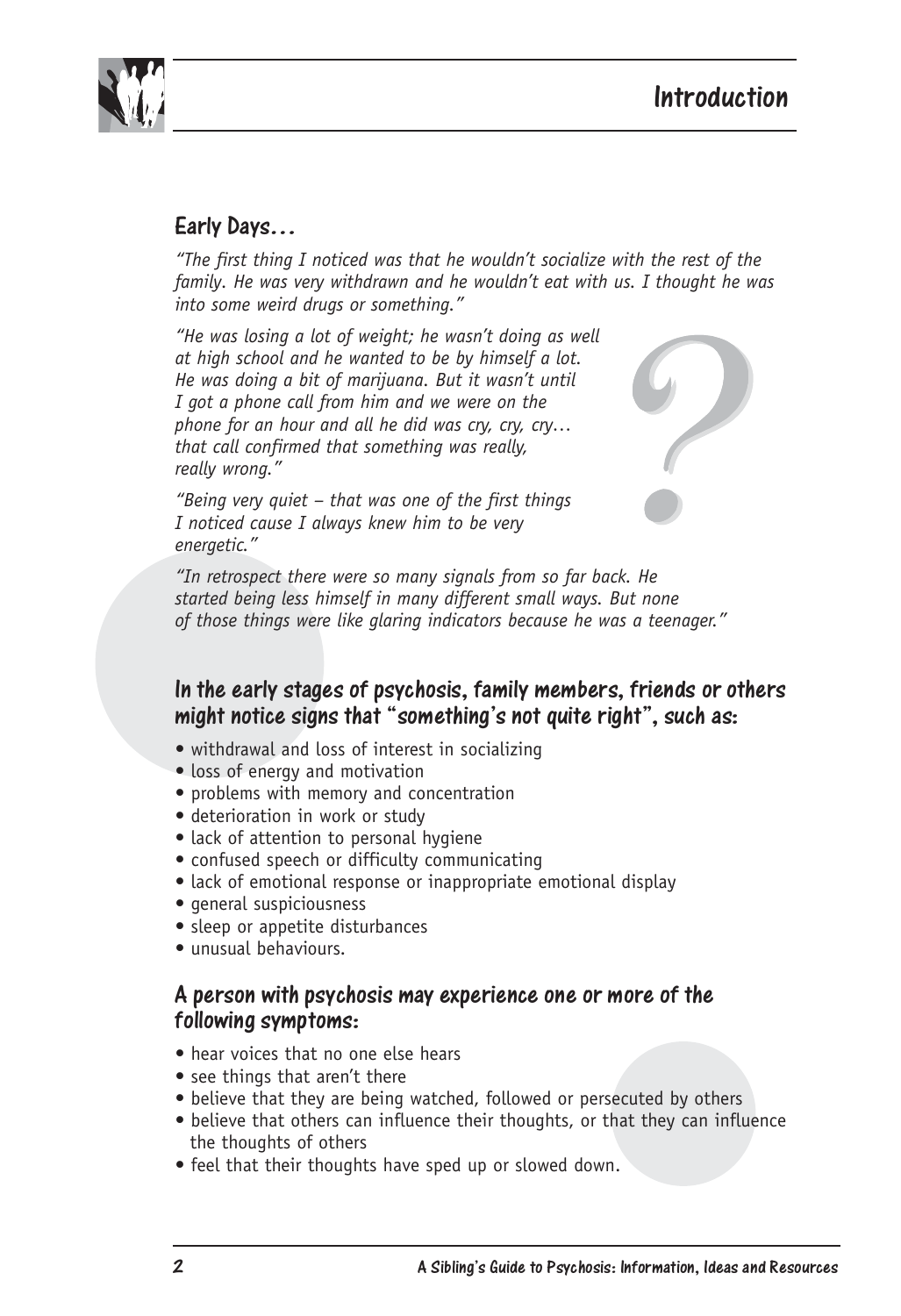

## Early Feelings…

*"It was scary. I didn't want my friends to come over anymore because he was so weird and was embarrassing. I didn't know what was happening."*

*"I was afraid, angry, couldn't understand why he was doing these things and I was angry at him for being a druggie. You know we were just convinced there was no other explanation for what he was doing."*

*"Yeah, I mean there was a kind of lack of information. For me that was the most scary thing – I couldn't pin it on anything."*

Early signs of psychosis can be difficult to interpret. Family and friends may attribute odd behaviours to drugs – or simply to "being a teenager." In fact, drugs may be part of the picture, though the primary problem is more likely the psychosis - not the drug use. The relationship of drug use and psychosis is complex. Recreational drugs, such as marijuana, may be used by individuals to relieve or mask symptoms of psychosis. But, in some individuals, drug use can actually prompt the onset, or recurrence, of psychotic symptoms.

While a lack of awareness about the signs of psychosis is a major barrier to people seeking appropriate help, the issue is further complicated by the fact that those experiencing symptoms may not recognize the changes in their own behaviour and may even actively resist others' attempts to engage them in seeking help.

*"It didn't seem like the same person who was there."*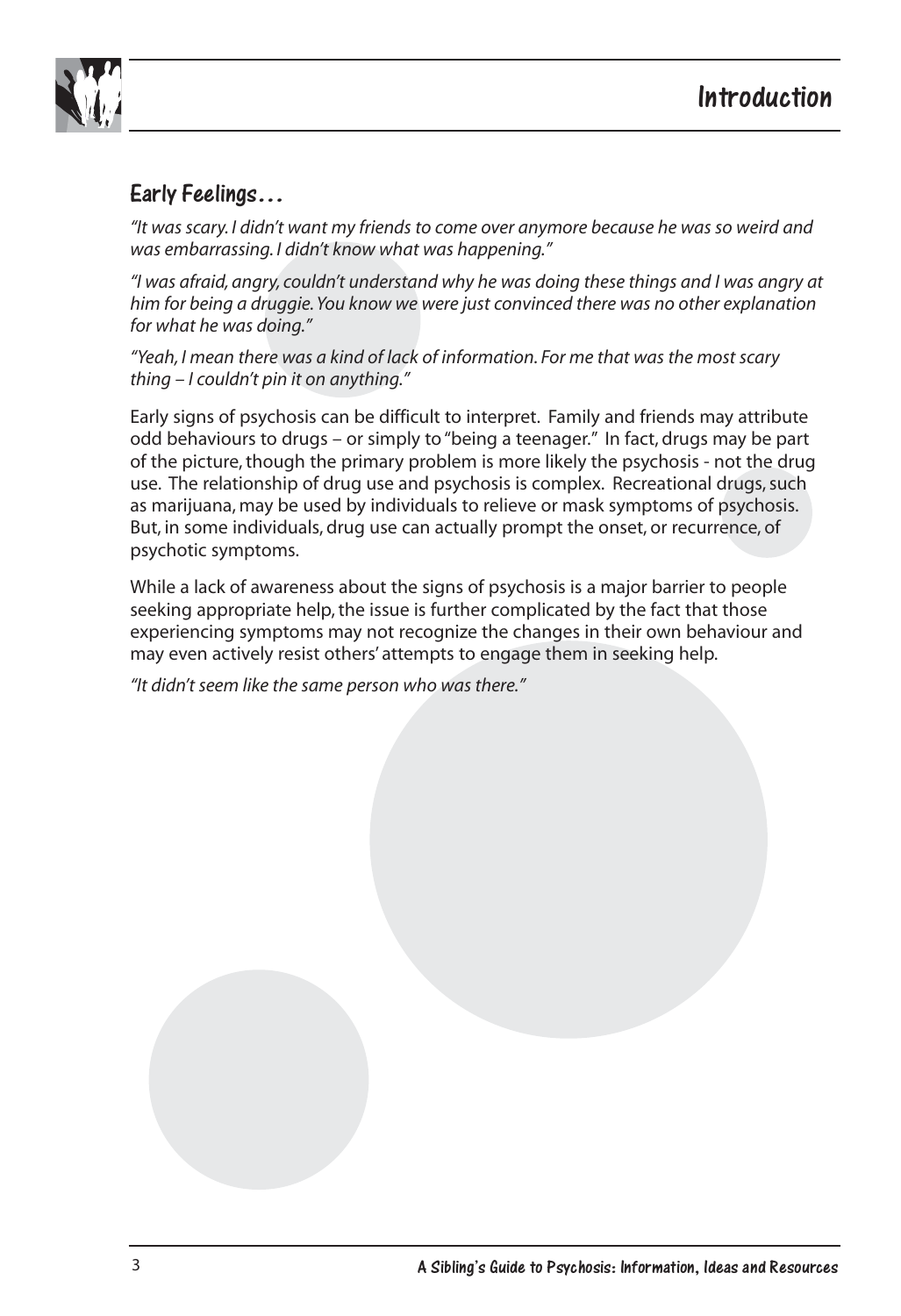

*"He would always be laughing to himself and saying weird things that didn't make sense."*

*"I would attribute it to growing up or other immediate things, but deep down inside, I knew it was something more."*

*"I didn't have a clue what psychosis was. I had no idea. I think people need greater awareness of the illness and its behaviours and where to go for help. This should be in peoples' general knowledge."*

## What is psychosis?

**Psychosis is a serious but treatable medical condition affecting the brain.** It is characterized by some loss of contact with reality and can dramatically change a person's thoughts, beliefs, perceptions and/or behaviours. It is difficult to know the cause of psychosis the first time it occurs. Psychosis is associated with a number of medical conditions including schizophrenia, depression, bipolar (manic depressive) disorder, and substance use, among others.

Sometimes psychosis emerges gradually over time, so that in the early stages symptoms might be dismissed or ignored. Other times, symptoms appear suddenly and are very obvious to the individual and those around them. Symptoms vary from person to person and can change over time. The initial experience of psychotic symptoms is known as the "first episode" of psychosis.

A psychotic episode occurs in three phases. The length of each phase varies from person to person.

#### **Phase 1: Prodrome**

The early signs are vague and hardly noticeable. There may be changes in the way some people describe their feelings, thoughts and perceptions.

#### **Phase 2: Acute**

Clear psychotic symptoms are experienced, such as hallucinations, delusions or confused thinking.

> *"Why didn't I Google this? I "Google" everything! I didn't know what to look up!"*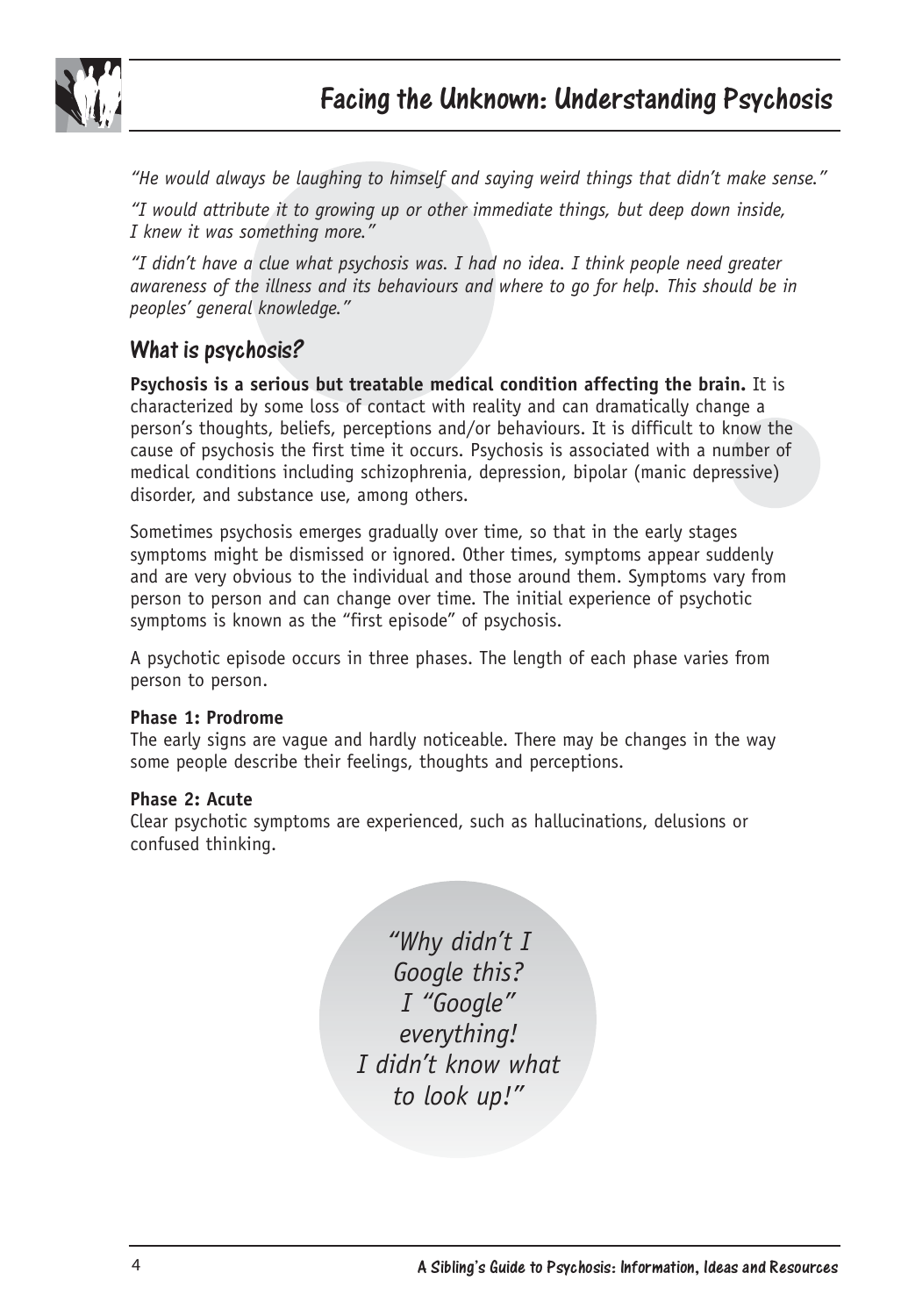

#### **Phase 3: Recovery**

Psychosis is treatable and most people recover. The pattern of recovery varies from person to person. People recover from first-episode psychosis. Many never experience another psychotic episode.

Research has shown that there is no single cause of psychosis. There is some indication that psychosis is caused by a poorly understood combination of biological factors which create a vulnerability to psychosis during adolescence or early adult life. Environmental factors such as stress, drug use or social changes might trigger an episode of psychosis in vulnerable people.

While psychosis can happen to anyone, symptoms of psychosis most often develop during adolescence and early adulthood. It can be an extremely distressing condition for the individuals affected and for their families and friends. Because the first episode of psychosis can signal a variety of conditions, it is important to seek a thorough medical assessment – ideally from a health professional with first-episode expertise.

#### The common symptoms of psychosis\*

Symptoms vary from person to person and can change over time. The most common symptoms of psychosis are known as positive symptoms and include:

Delusions These are beliefs that the person feels to be true but others do not. The person is so convinced of their delusion, that even the most logical argument cannot make them change their mind. Two types of delusions are:

- **Delusions of reference:** a belief that the behaviour and/or remarks of others on the street, on TV, radio, newspapers, etc. are meant for them
- **Delusions of paranoia:** a belief that people are following or watching them or trying to harm or hurt them.

Hallucinations "Voices" are a common type of auditory hallucination. They are noises heard when there is nothing there, however they seem real to the person. They often sound

like a person or a group of people talking about the person or

*"When*

*we were driving together she would cover her mouth with her hand and it looked to me like maybe she was hearing things and trying not to talk back to the things she was hearing in her head. That was one of the things that triggered for me that something was definitely not how it should be."* 

to the person. "Voices" can be pleasant but are often nasty and may make the person distressed and uncomfortable.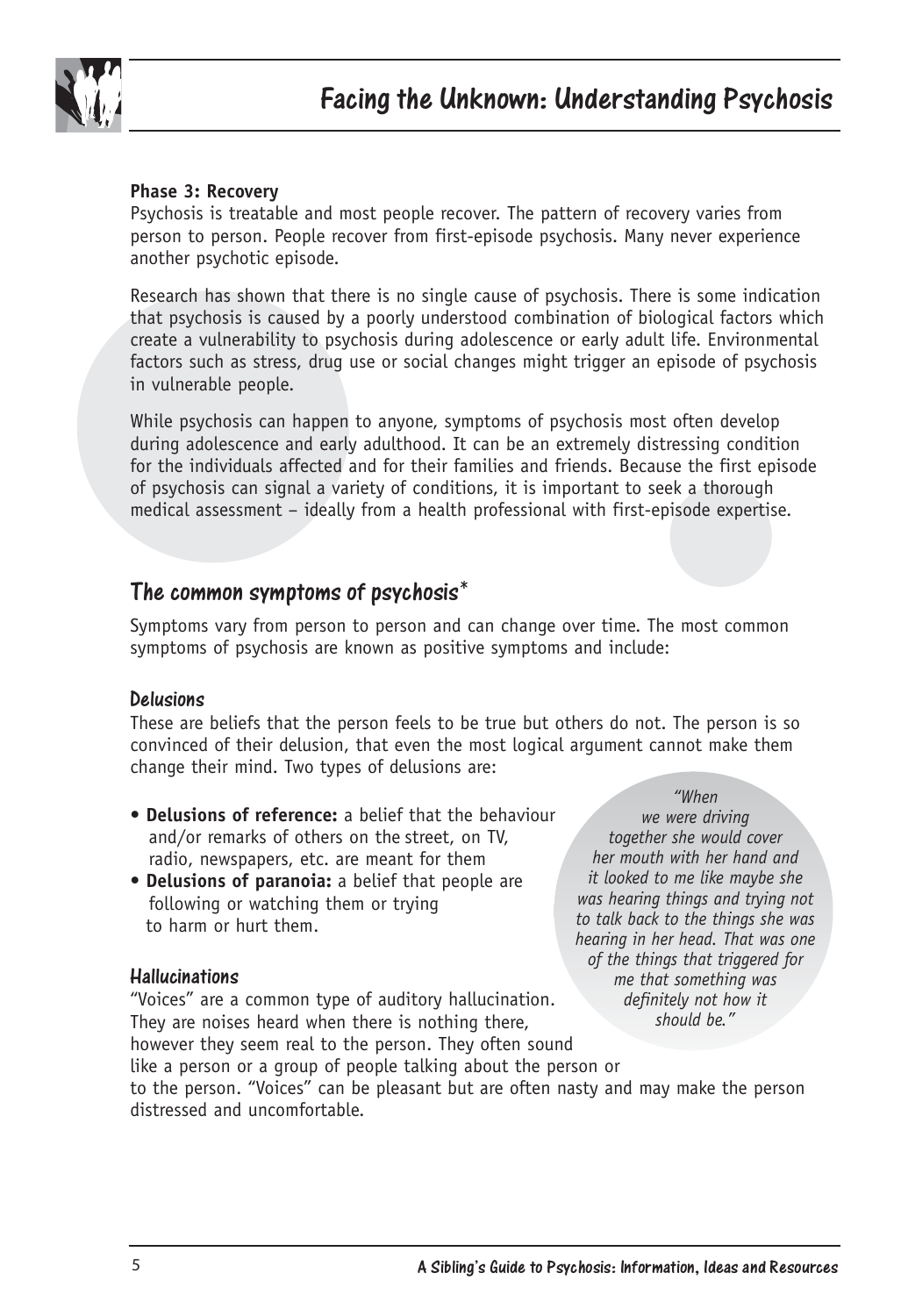

**Hallucinations less common than "voices" can include:**

- **visual hallucinations:** the experience of seeing things that are not really there
- **tactile hallucinations:** the experience of being touched or touching something that does not exist
- **olfactory hallucinations:** the experience of smelling something that is not really there
- **gustatory hallucinations:** the experience of tasting something (often experienced as unpleasant) that is not really there.

#### **Other experiences include:**

- **thought disorder:** problems with thinking, e.g., having trouble linking thoughts together
- **thought withdrawal or insertion:** a feeling or belief that your thoughts are either being taken away or put into your mind
- **thought reading:** a feeling or belief that other people can read your thoughts and know what you are thinking
- **experience of control:** a feeling or belief that you are under the control of an external force or power, e.g., aliens
- **thought broadcasting:** a feeling or belief that your thoughts are being broadcast out loud. This can often be very stressful leading to avoiding other people and not going out.

#### **During a psychotic episode, people may also experience:**

- a change in behaviour, e.g., becoming more isolated and withdrawn
- a loss of energy or drive
- a loss of interest and enjoyment
- a loss of emotions like not laughing at something they used to find funny
- feeling "flat", e.g., feeling low and lacking emotion
- a reduction in ability to concentrate or pay attention, such as being less able to read a newspaper or remember what was on TV.

These symptoms are often referred to as "negative symptoms." This list does not include everything – people can experience lots of other strange symptoms or peculiar feelings that are not mentioned here. You'll find definitions of positive and negative symptoms in the Glossary section of this guide.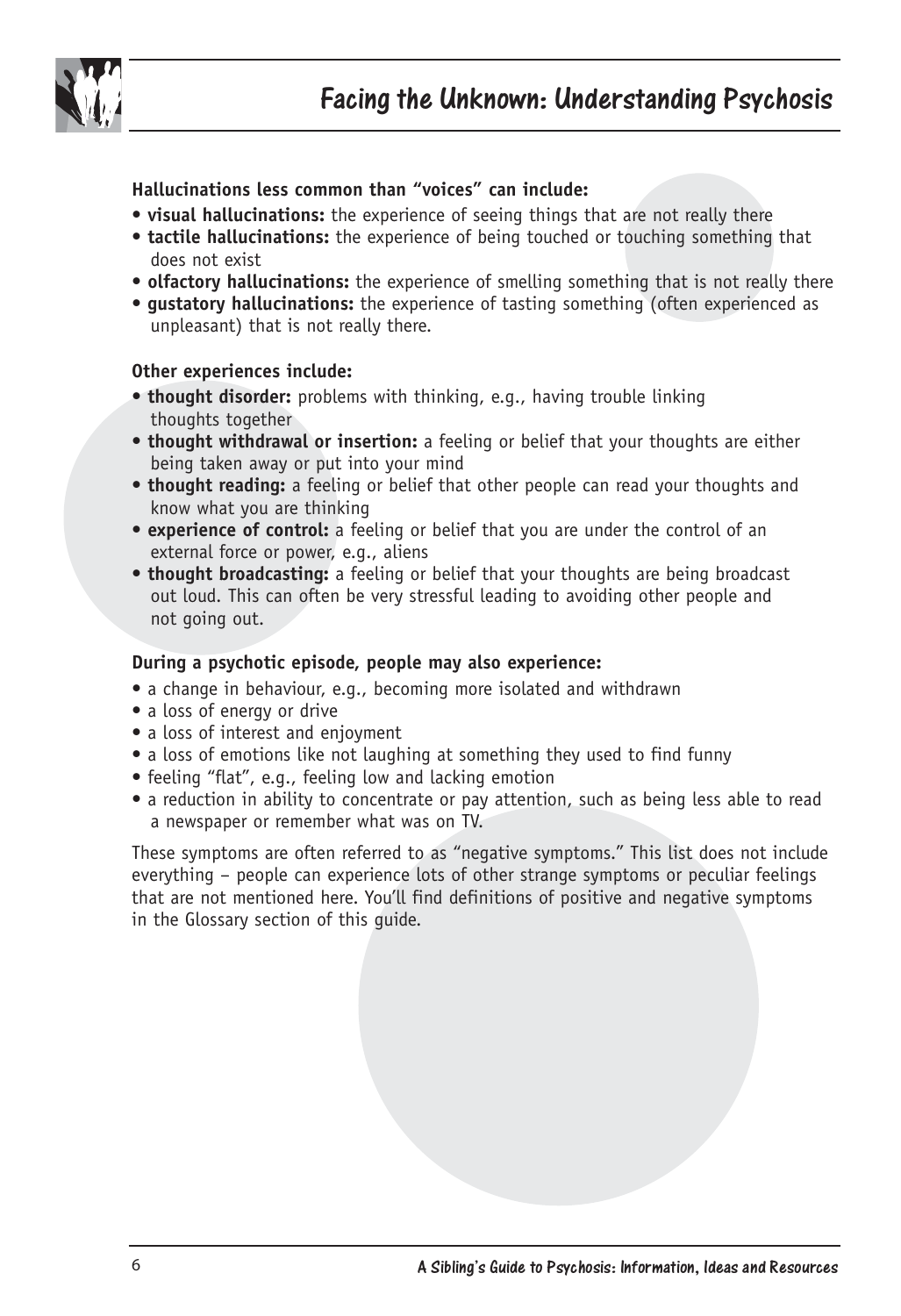

#### Who's most likely to experience psychosis?\*

- Psychosis can happen to anyone.
- Symptoms of psychosis most often begin between 16 and 30 years of age.
- Both males and females can be affected.
- Males tend to experience symptoms a few years earlier than females.
- Persons with a family history of serious mental illness are at an increased risk of developing psychosis.

#### Will I get psychosis?\*

*"There's a prevalence of mental illness in our family and I'm in that key age bracket. I found myself analyzing myself a lot more. I became a lot more aware of how I was dealing with stress."* 

> *"I was doing the same drugs my brother was doing. Will the same thing happen to me?"*

Many people worry that, because someone in the family has experienced psychosis, they might be next. Being related to someone with psychosis does not necessarily mean that you will also develop psychosis.

As with many other health problems, a family history of psychosis will increase the risk for other family members, but the degree to which the risk is increased depends on the closeness of the blood relationship to the person affected.

- If there is no known family history, your risk of developing psychosis is 1%
- If a grandparent, uncle or aunt has psychosis, the risk of developing psychosis is 3%
- If a parent, brother or sister has psychosis, the risk increases to 10%
- If an identical twin has psychosis, the risk is 50%.

It is important to note that while having a relative who has experienced psychosis is a risk factor for developing psychosis, a combination of a number of different risk factors is needed to go on to develop psychosis.

*\*In large part, these sections were taken from "Information about psychosis for brothers and sisters". See Sources.*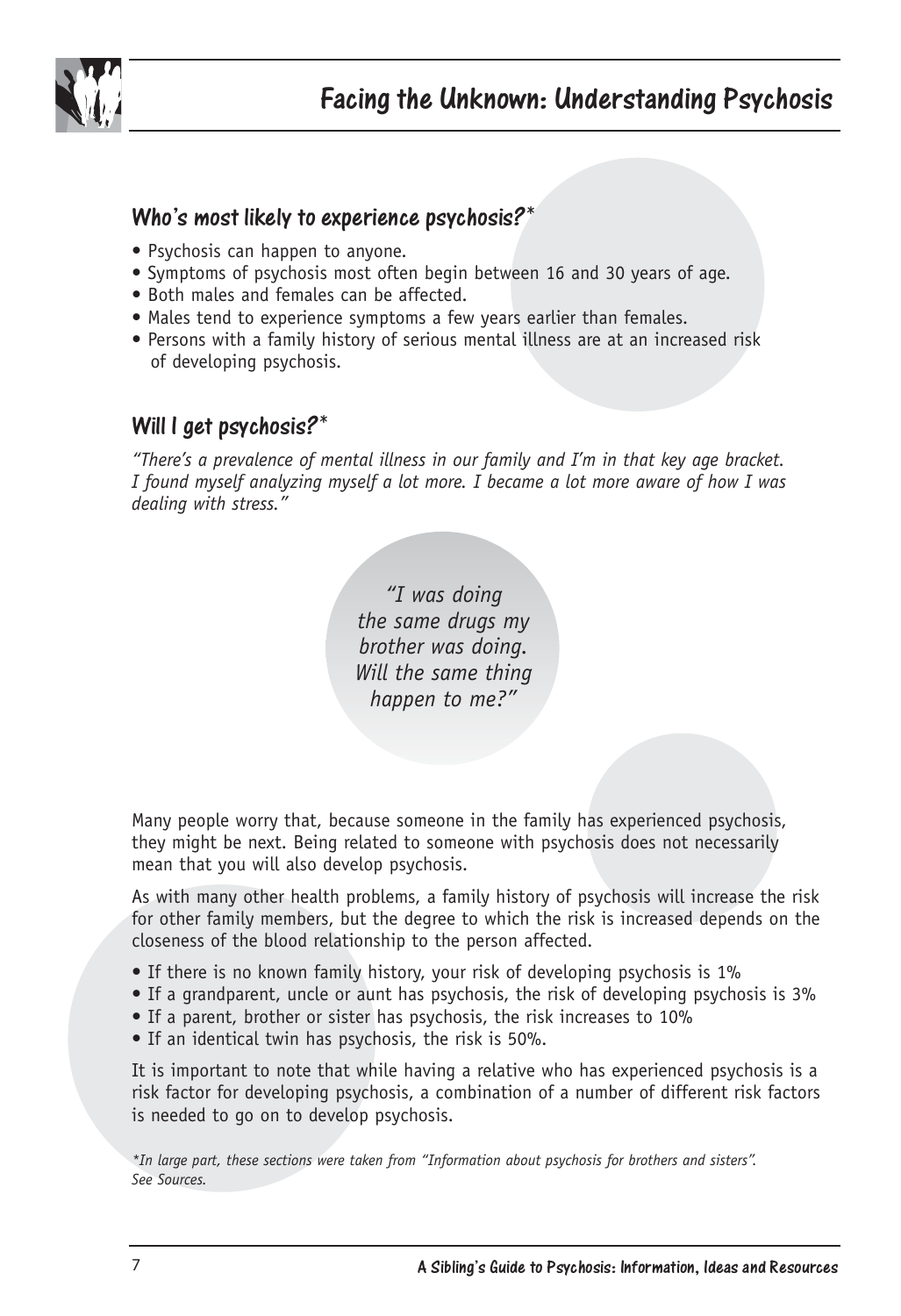

#### How is psychosis treated?

Low doses of anti-psychotic medications are a key component of treatment, along with education and support for the individual and their family. Treatment strategies are aimed at allowing the individual to maintain their daily routines as much as possible.

There have been tremendous advances in the treatment of psychosis during recent years, reducing the need for hospital stays and promoting faster, fuller recovery. Typically, psychosis does not disappear on its own. Instead, if left untreated, the condition can worsen and severely disrupt the lives of individuals and families.

Canada has numerous well-established early psychosis intervention (EPI) clinical programs and more are developing all the time. Still, the majority of communities in Canada lack ready access to comprehensive

*"Once you know it's a first episode you have to know it's going to get better. It takes a significant amount of effort on everyone's part to learn what it's about and understand the role of medication,understand the role of everything."*

EPI services so the type of treatment that your brother or sister receives will depend very much on where your family lives. To find an EPI service close to where you live, check the Canadian Early Psychosis Intervention Clinical Programs section of this guide.

Moving through the experience of psychosis from identification to recovery is a journey for all involved. The following illustration contrasts the journeys down two very different roads to recovery.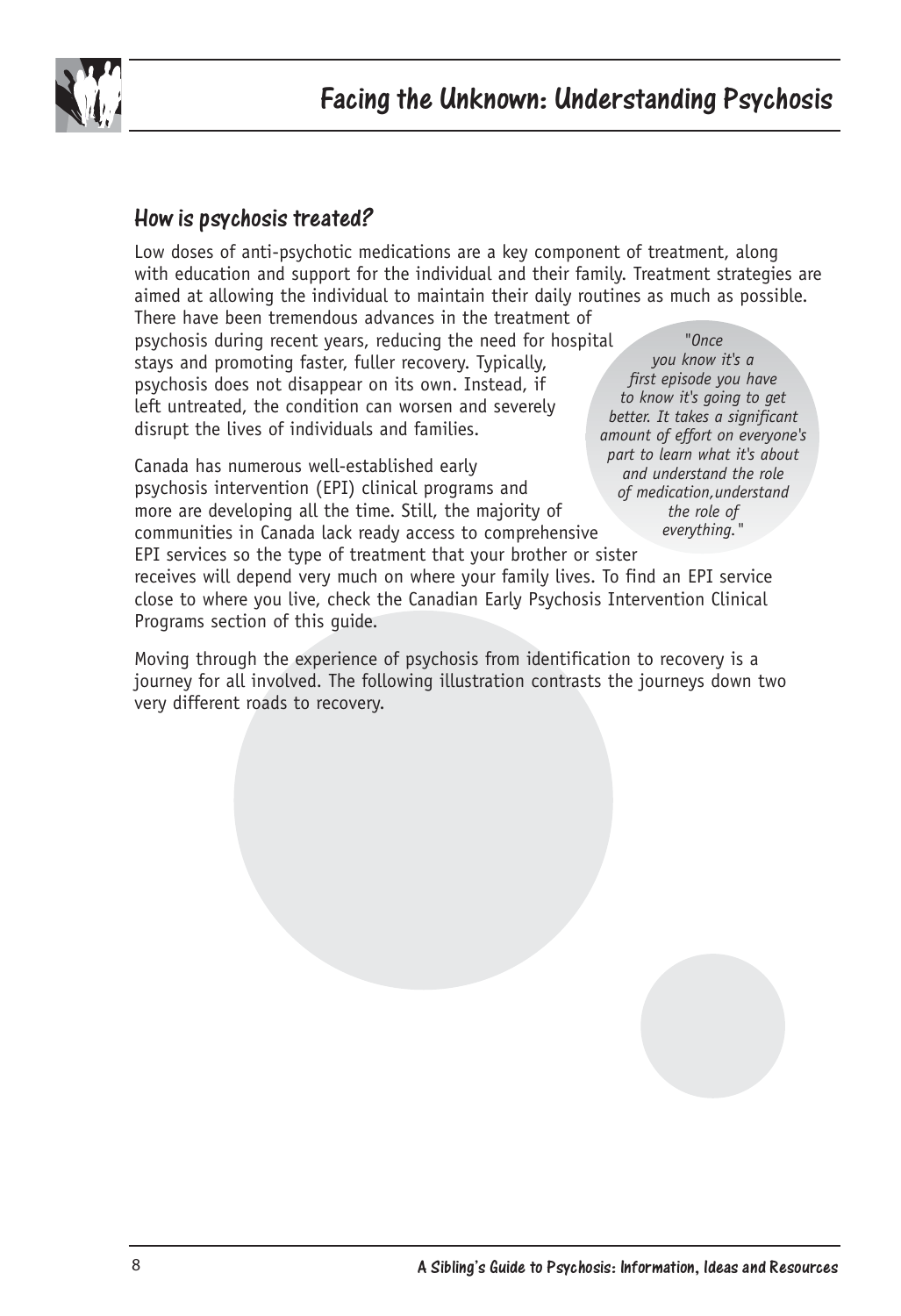

## **ROADS TO RECOVERY**



©EPO-publishing, Antwerp, Belgium (2000)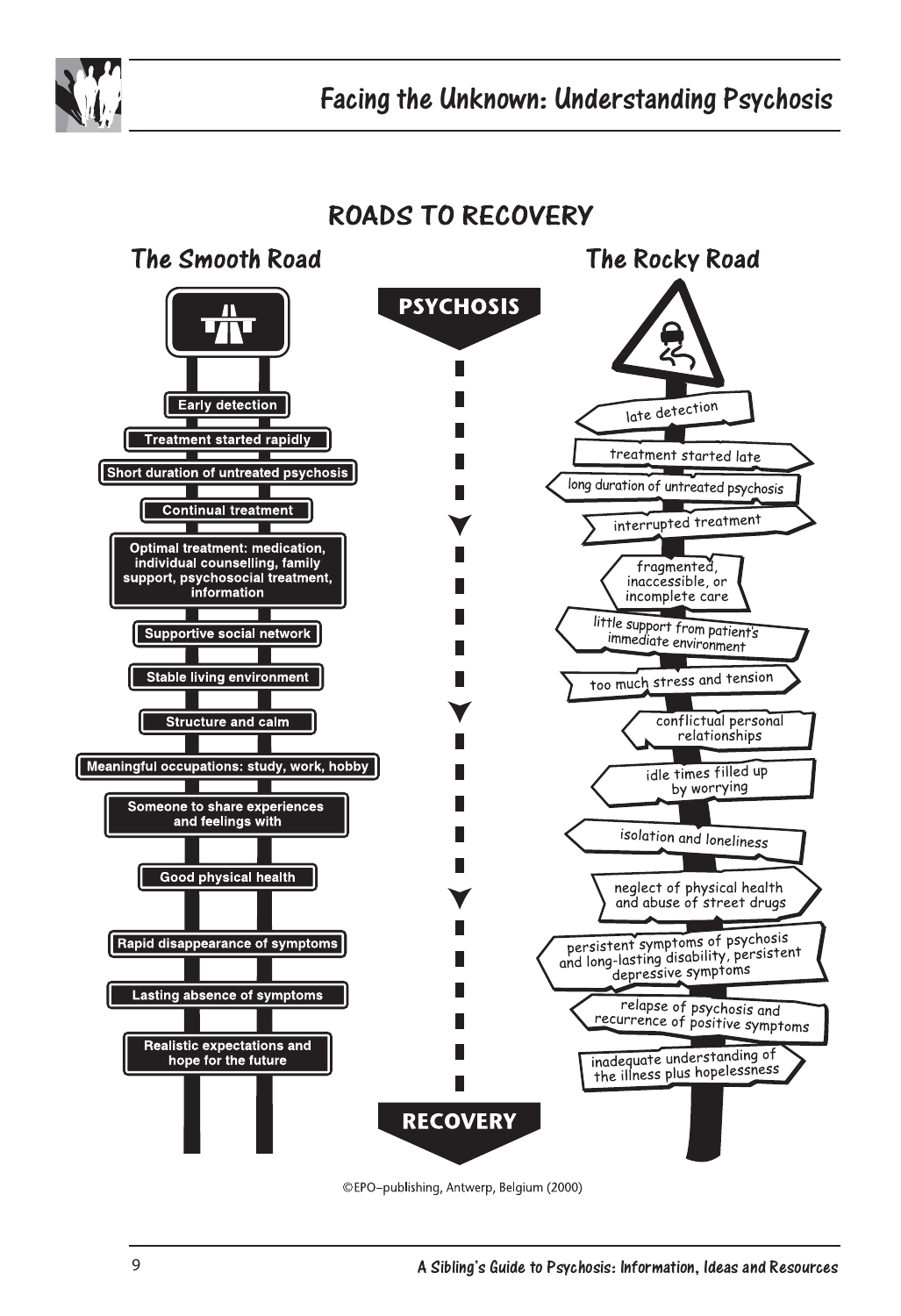

The answer is. The smooth one is the Tread less travelled? The answer is: the smooth one.<br>These stories present real life examples of the very different experiences encountered by youth and their families. Perhaps it's no accident that the accounts from the smoother road come mainly from the youths themselves, while the trip down the rocky road is described by the parents.

"Fortunately, early treatment of the disease" resolved symptoms before they interfered with her ability to function and participate in her own care. My daughter was diagnosed and treated at the onset of the disease before psychotic symptoms fully developed."

> "The first year after my diagnosis was the most difficult. No eating junk food, no staying up late, and most importantly, no stimulants. I had to adopt a low-key life style that most teenagers aggressively avoid. I have taken up many quiet hobbies such as quilting and embroidery in an effort to remain stimulated yet not overly so."

"The group program became very important to me because I was learning about myself and my experiences from other patients."

> "What has helped me the most is talking to select family and friends about what I am going through."

"I've been able to work part-time and earn my own income. That's been so important. I took one computer course and got a grade of 95%!"

> "Because I am taking responsibility for myself I believe that the outcome is positive. It will take me more time to accomplish all of my goals than most people, but I look forward to the challenge an uncertain future presents."

#### The Rocky Road

 "For 1 1/2 years we searched for appropriate treatment and support for our son and family as we struggled to understand and help our son. Our son began to withdraw from longtime friends and the support of his family."

> "Our son asks if he is ever going to be able to work. He wants to contribute too."

 "Our daughter had to drop out of high school. Her community mental health worker's suggestion was that we pay to have her employed in a sheltered workshop for the mentally challenged."

> "Once a promising athlete, a competitive swimmer, soccer player, student of Tai Kwan Do and an avid skateboarder, our son retreated from a world that once was safe and known to him and into a lifestyle fraught with risk, abuse, criminal activity and exploitation."

 "We live in a sometimes bizarre home. Tensions run high with anticipation of what might happen next and the police have been called several times."

> "Our son has dropped out of mainstream life and lives a marginalized life while homeless, living on the street. He has found acceptance for his distracted and quiet manner and his excessive drug use with other street people."

 "He sleeps in a park and lives minute to minute. I, his mother, pray for him and others like him."

> "Our daughter told us that if she died that we would be the only ones to grieve. She has lost all her friends."

*Source: Family to Family, Issue 2, Summer 2001*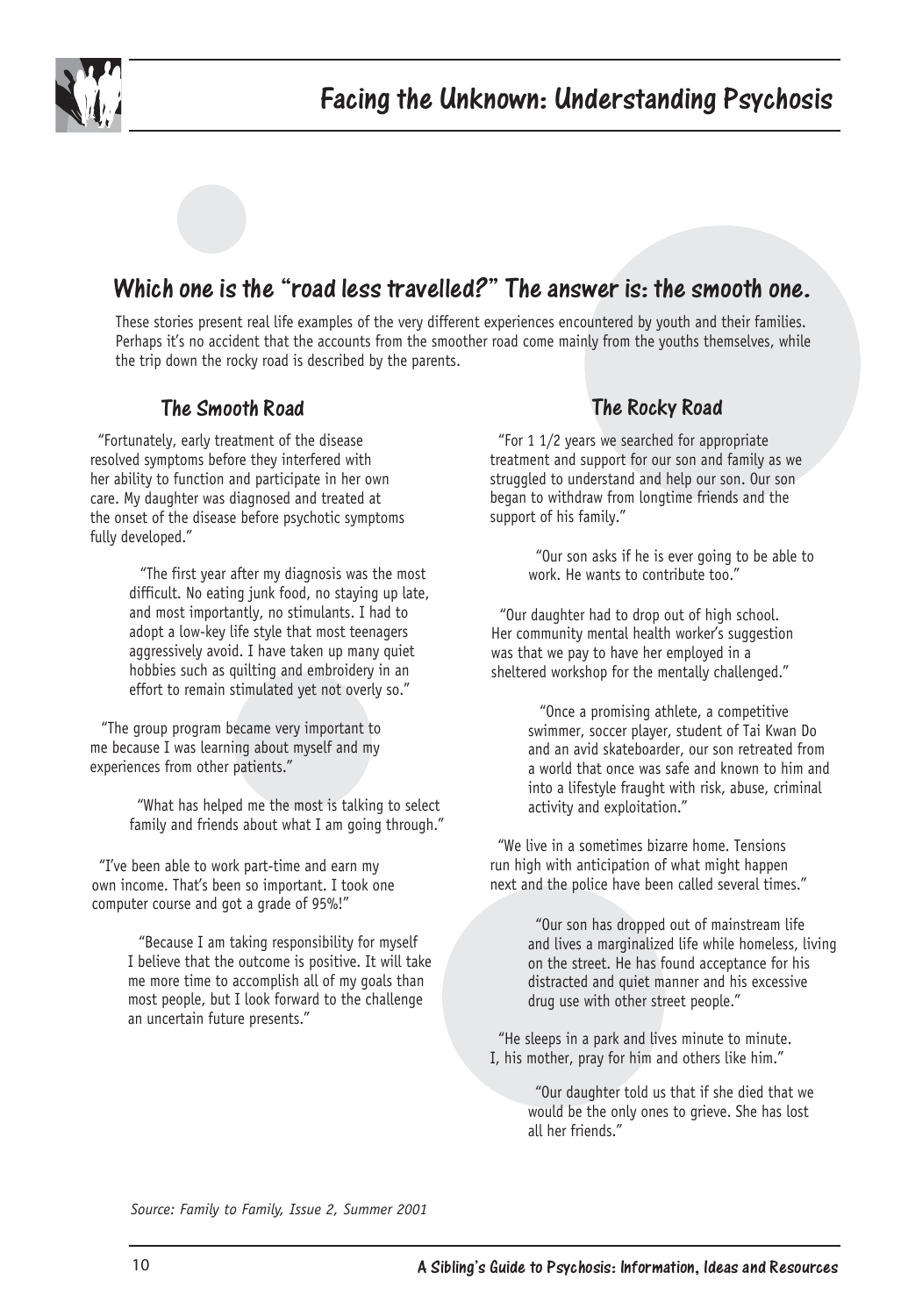

*"Things at home changed. Family life is different."* 

Families are the central care providers for the majority of young people experiencing a first episode of psychosis. Psychosis brings tremendous stress to the entire family and families usually experience a difficult adjustment period and then their own recovery process. Family members deal with the issues presented by psychosis in their own way and at their own rate. A mother's experience is different than a father's experience and a parent's experience is different than your experience as a brother or sister.

Family members may disagree regarding the best way to address any problems and there may be confusion about what is going to happen. There may be guilt about having possibly mismanaged the psychosis, anger at one's self, others, 'the system' and fear about treatments, hospitalization and the future.

Coming to terms with the experience of psychosis in the family is a major challenge for all family members. Psychosis creates concern for the brother or sister who is ill, fear for the family, fear for the self and fear thinking ahead to the next generation and wondering what will happen.

> *"It made me weigh a lot of my choices and my own lifestyle. My brother's lifestyle from Grade 10 has been the same as my lifestyle…we were doing the same drugs. I need to be more sure of my decisions and look at my life. A consequence has been brought to my attention. No one says 'This could happen to you.' But you never know!"*

Individual family members are at risk for stress-related mental health and physical issues themselves. It's important for all members of the family to talk openly about their feelings. By talking, things become clearer. Fears openly discussed become manageable. Fears not discussed grow.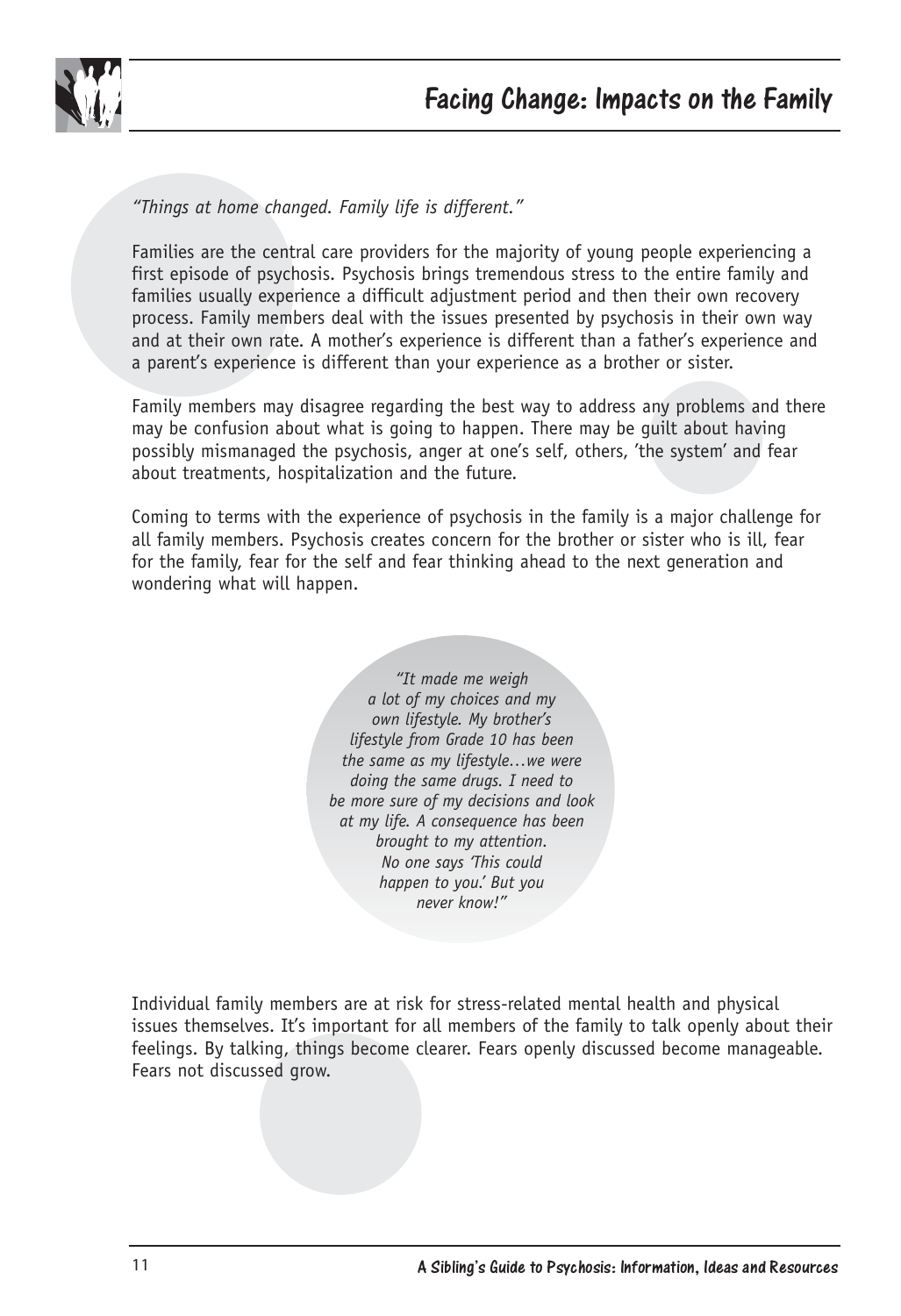

Facing Feelings: An Ongoing Process *"It's scary. So sometimes I'd read about it and other times not."* 

With the changes that psychosis brings to the lives of siblings, parents and the entire family come all kinds of feelings and thoughts that may not always feel comfortable. Siblings are likely to experience a range of powerful, conflicting emotions and feelings in response to the experience of psychosis in a brother or sister. It's important to acknowledge these feelings and share them with someone you trust.

Here are some expressions of the feelings that siblings may face.

#### Anger

Siblings often experience intense feelings of anger. The anger may be directed at their parents. It might also be directed at the brother or sister experiencing psychosis. Sometimes, it is directed at health professionals.

Anger can show itself in many ways – both outwardly and inwardly. Anger and hurt feelings that are turned inwards can lead to depression, drinking too much or misusing drugs. It's important to release angry feelings in appropriate and healthy ways.

#### Envy and Resentment

*"My parents are only happy when my sister is happy. It seems that everything is about how she is doing!"*

*"He doesn't have any responsibilities … Mum and Dad give him money all the time for gas, loan him the car…and I'm struggling along."*

*"My parents spoil her rotten."* 

*"He gets all the attention in our house!"*

It may seem like all the focus of the family is on the sibling who is ill and there is no time for other family members. Siblings reported feeling both envy and resentment for all the attention that their sibling was getting.

Families may be in crisis and parents may be totally focused on the sibling with psychosis. On top of this, siblings may be expected to look after their brother or sister who is unwell or do more work around the house. Siblings reported taking on a parenting role.

*"Instead of just being a brother I'm doing more parenting on issues like what's appropriate behaviour."* 

*"He's living with me because he wanted more independence from our parents."*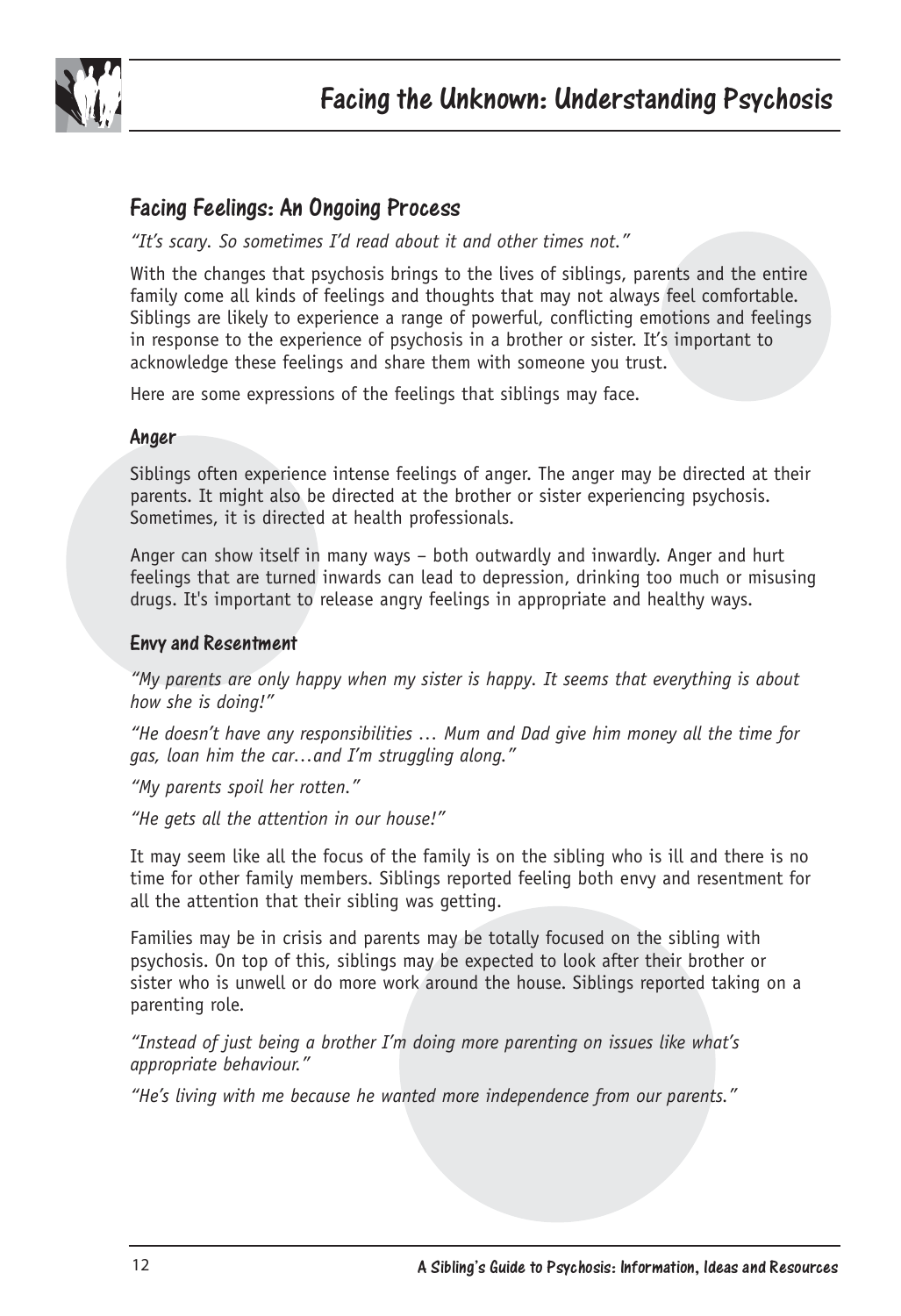

#### Loss and Sorrow

*"He should have an easier life. I want him to have an easy life. He doesn't have that and I wish that for him."* 

Siblings may mourn for their brother or sister as they knew them and feel that they have lost a brother or sister who they could associate with and share important events. Grieving is an essential part of being human and is the way people let go of how things were or might have been, and move on in their lives.



# uulli<br>...

*"I was afraid that all our 'roughhousing' when we were little caused his psychosis."* 

Siblings share that they often experience a feeling of guilt and a concern that they might have contributed to the development of their brother or sister's illness. This is an unfounded belief. **Psychosis is a medical condition.** No one can cause it. Some siblings also experience a form of 'survivor guilt', feeling guilty that their sibling is ill and they're not. Addressing such feelings can take siblings a step closer to acceptance and prepare them to move ahead with a realistic optimism about the future.

*"It's not anybody's fault."* 

#### Stress Responses

Besides having all these feelings, when under stress your own physical health and behaviour can also be affected. There are many reasons why we feel or react as we do. Our reactions are determined by our personality, our relationship with those around us and our own way of coping with stress. These are normal responses to stressful situations and they don't last forever.

#### **Common responses that you might experience include:**

- difficulty sleeping
- difficulty concentrating
- crying
- loss of appetite
- feeling like acting out of anger.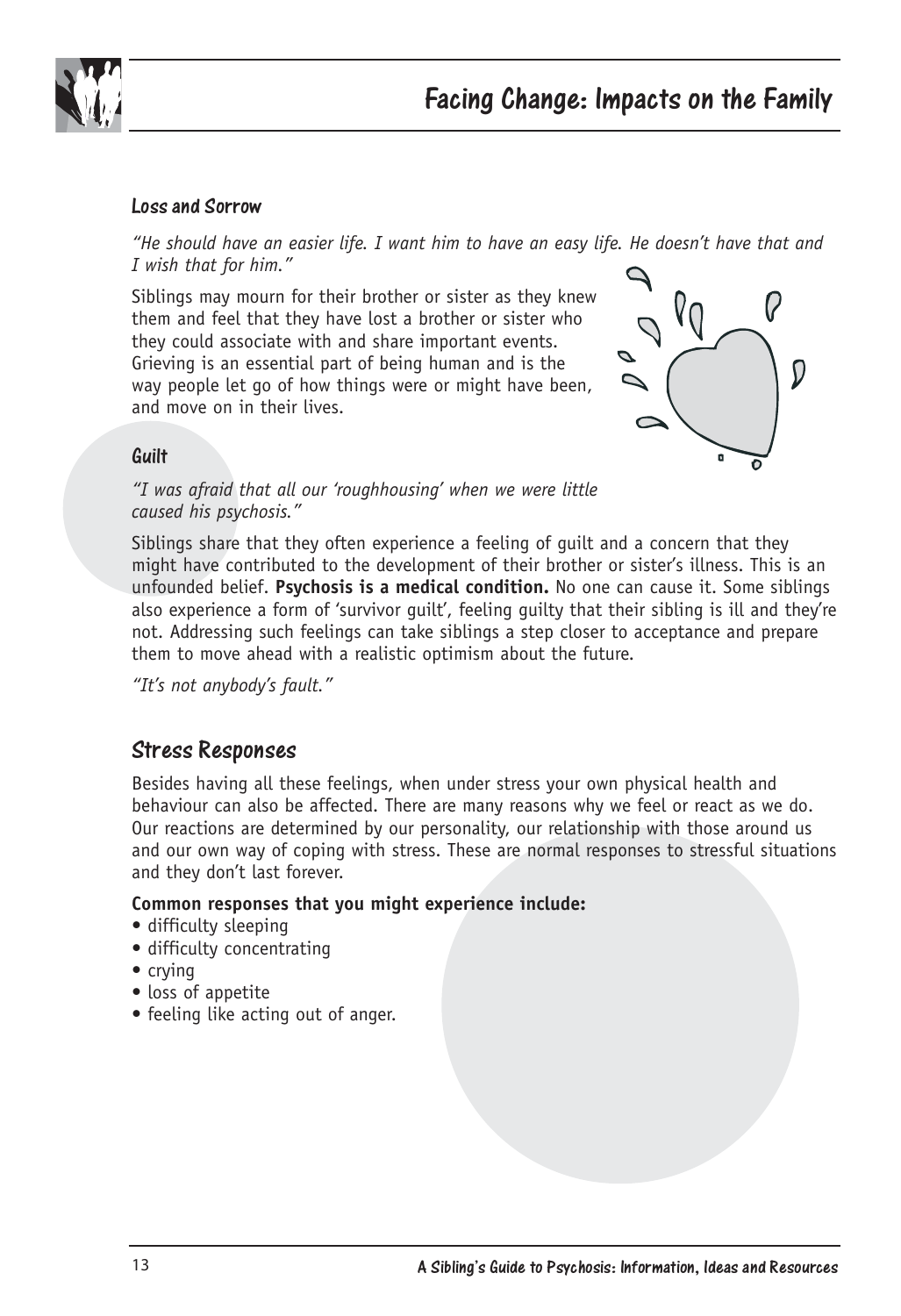

Learn as much about your brother or sister's experience as you can. *"Before my brother became ill, I knew nothing about psychosis and I wish I'd never had to know about it."*

*"You really do have to educate yourself. You need to find out what opportunities there are, what treatments there are, what support groups there are and what is available because it's not all obviously out there and easily* 

*accessible. It's something that has to be looked for."*

*"Psychosis in the family can be like a big cloud. It can be overwhelming. You think your family will never be the same. You need to keep it in perspective, and to do that, you need information."*

**Learn about psychosis. It's an illness like any other.**



#### Talk honestly and openly with your family about your feelings.

*"Don't go hide in booze, drugs, promiscuity. Talk to someone about your worries."* 

*"I worry about my parents – I feel the need to protect them and worry about the impact on them.'*

*"He's always been the big brother – always – he's always been the wiser one. He's asking for my help. Mum is asking for help to help with him."* 

It's important that your parents pay attention to your life as well – and it may be necessary to talk to them about this. It's tough to talk about feelings at the best of times and parents may find it just as hard to talk about the wide range of feelings that they are experiencing. However, it is precisely this kind of talking that enables families to get through difficult times. Handled well, crises can and will strengthen all members of the family.

## Keep in contact with your friends. Stay involved with your regular activities, sports and hobbies.

*"I realized that if I didn't start looking after myself, I wouldn't be able to be there for my brother."*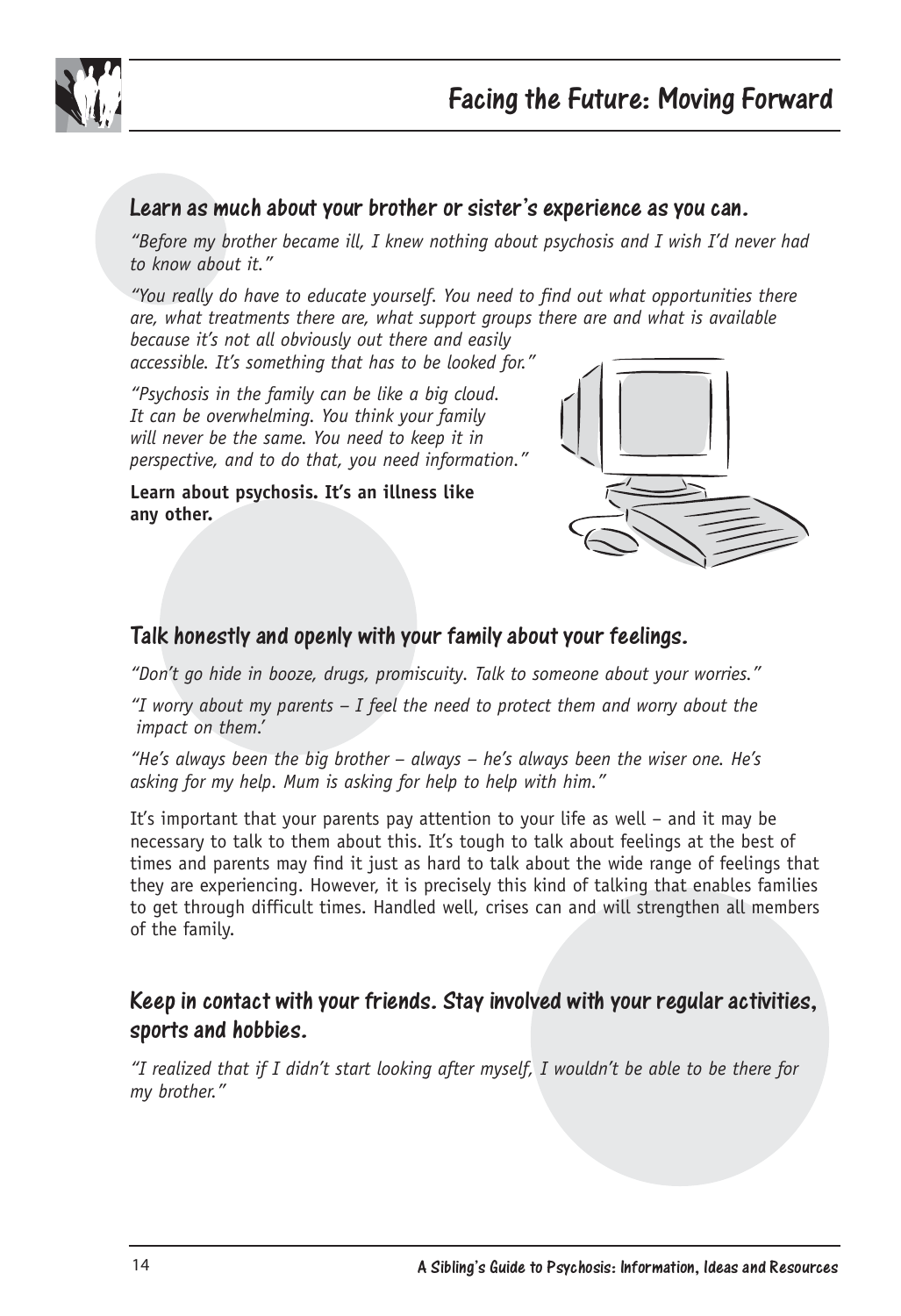

#### Talk with others who have been through similar experiences

*"You don't understand if you haven't been there. Good friends don't have a frame of reference. You're not alone. You're not the only one dealing with this!"* 

> *"I felt much better knowing that someone else had gone through it. Recognizing that it's fairly prevalent. Knowing that he will get better over time."*

**If there is an early psychosis service in your community or region, a clinician may be able to assist in contacting other siblings.** Siblings can provide support by face-toface meetings or chatting on the Internet. To find an EPI service close to where you live, check the Canadian Early Psychosis Intervention Clinical Programs section of this guide.

Consider starting a sibling support group. Find one other sibling – that's the beginning of a group. Check out the Self-Help Resource Centre at **www.selfhelp.on.ca** to learn more about starting a self-help support group.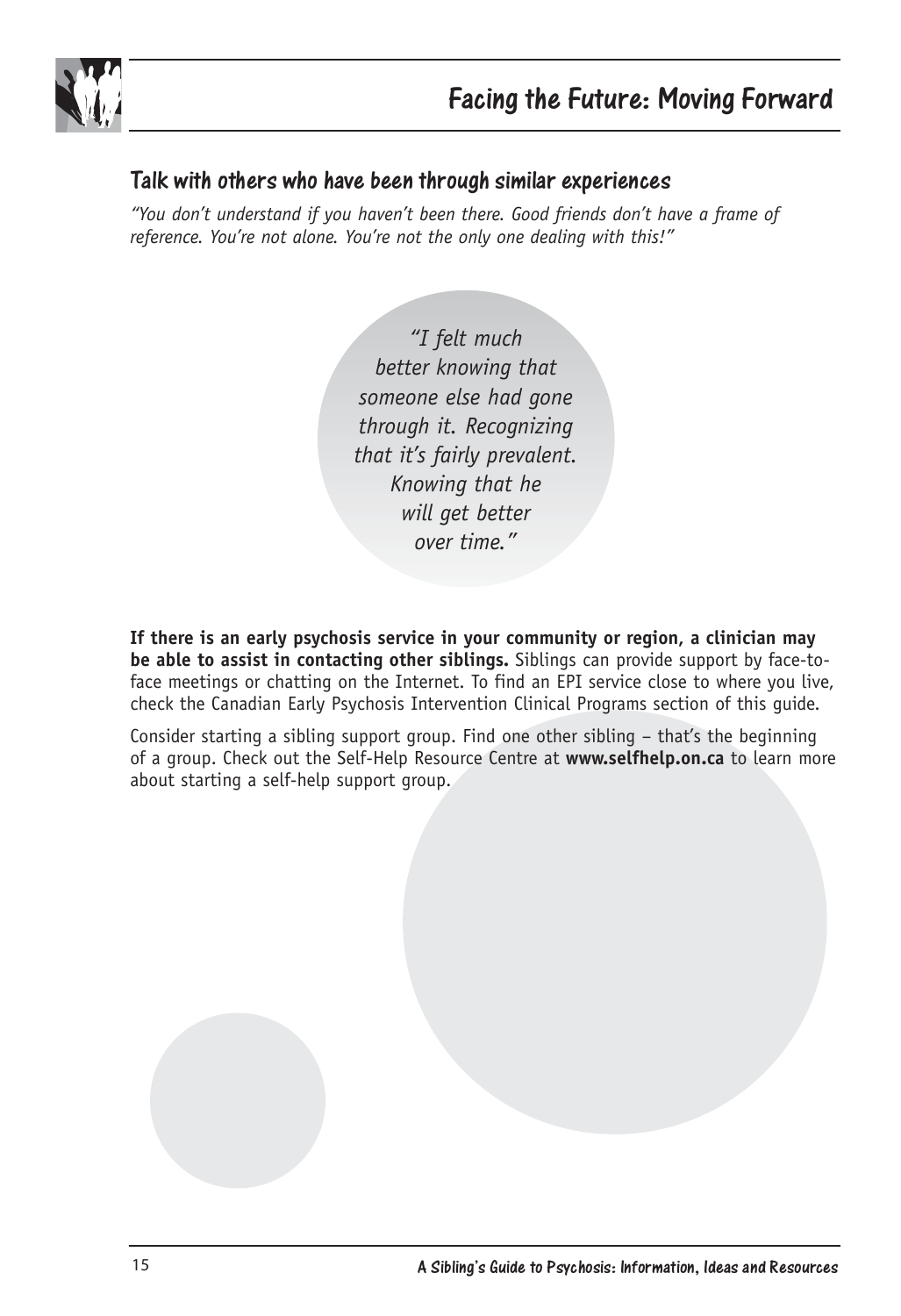

We all need answers – otherwise it's very easy to concoct all sorts of explanations for what is happening.

#### "How involved should I be with my sibling?"

*"It is very difficult, but – especially if you're older - you need to try to separate yourself and your life from the life of your ill sibling. Otherwise, your life can be overwhelmed by the illness."*

*"We wouldn't have had this closeness. We're such good friends – I don't know if it would have been this close."* 

**It's different for every sibling.** Some siblings become very involved, others less so depending on their unique situation. **What is most important is to do what works for you!**

#### "What can we do together?"

*"The very best therapy for him (and for me) in the initial recovery was our doing activities together as soon as he was able. They would last for a very short time at first. We would try things when he was ready."* 

*"Try to choose things that she might want to be involved in. Ask 'Do you want to do this? Maybe tomorrow…"* 

*"Be flexible – play it by ear. Don't go to public areas. Do one-onone things like roller blading or going for a walk. Go for long drives."*

Your sibling who is dealing with psychosis will find it difficult to tell what is real from what is not real. They may lose control over thoughts and behaviours, feel overwhelmed by what is going on around and may feel confused, afraid, distressed.



It can be very difficult communicating with your sibling when they are experiencing psychosis and no one gets it right all the time. Be as respectful as you can.

In the Resources section of this guide, we have included "Dealing with Difficult Situations and Behaviours." This section provides suggestions for dealing with situations that you may experience with your sibling.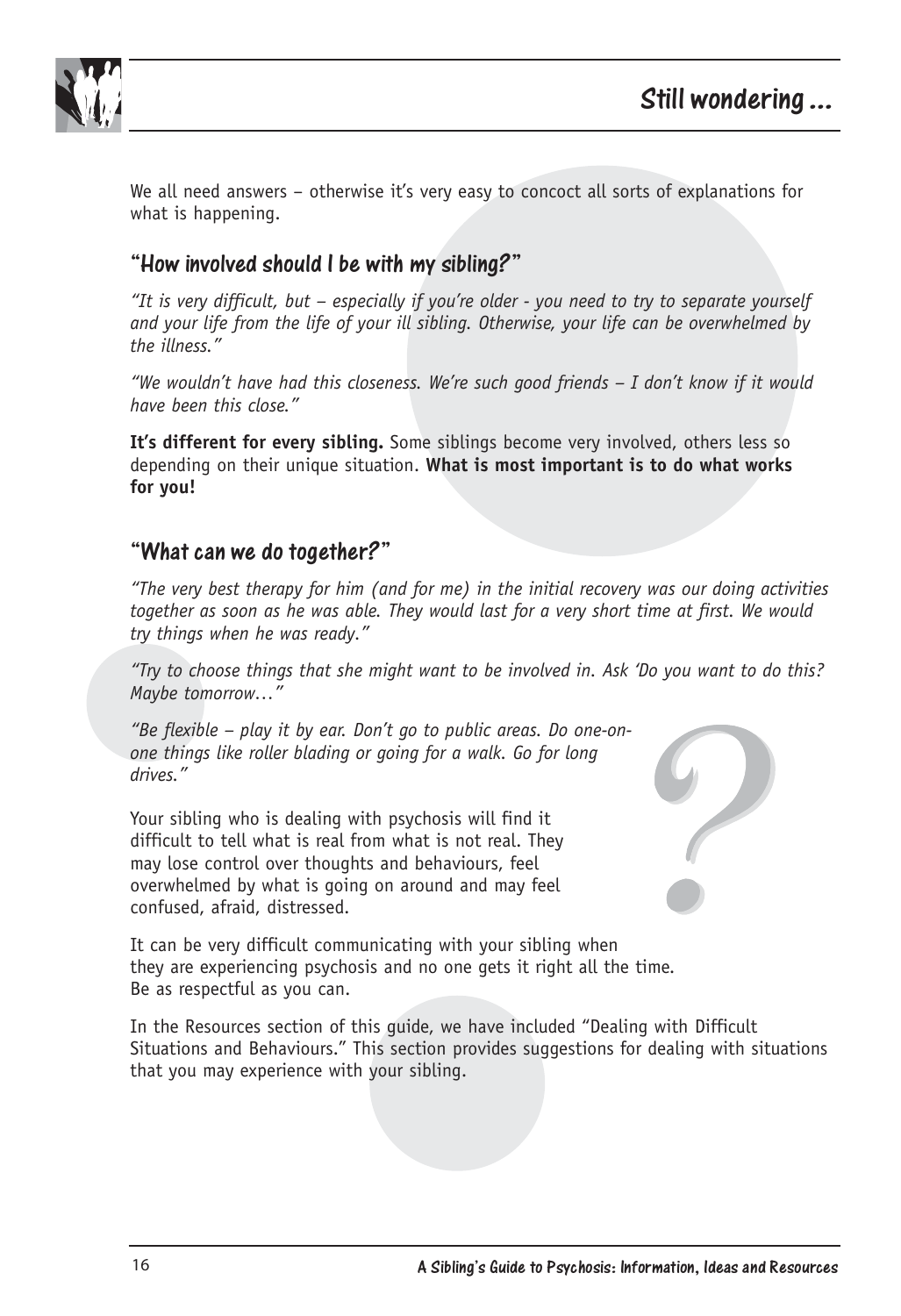



### "How long does recovery take? What can I expect to happen?"

*"Keep the faith. It's going to get better. Have hope!"*

*"Look at what you can do now because there is a lot that can be done and you kind of have to set yourself up and say 'yah, I'm going to do something and these are the steps that we're going to take and this is what we're going to do. But don't look at the yesterdays, look at the tomorrows and the possibilities in the tomorrows."'*

Psychosis is treatable. People recover from psychosis and return to school, work and other roles. Recovery times vary. Some people recover quickly, others may be slower. Your sister or brother will gradually improve. It is common for people to experience some "left over" symptoms throughout the recovery time, e.g. they might hear voices occasionally or get nervous or worried when they go out in public.

Many young people who have experienced psychosis also feel down or depressed as they come to terms with what has happened and begin thinking about their plans for the future. **You can be supportive and helpful by:** 

- being available to talk
- being positive
- encouraging your brother or sister to do things that they are good at
- giving your sibling genuine compliments
- being yourself and showing that you care.

*"...don't look at the yesterdays, look at the tomorrows and the possibilities in the tomorrows."*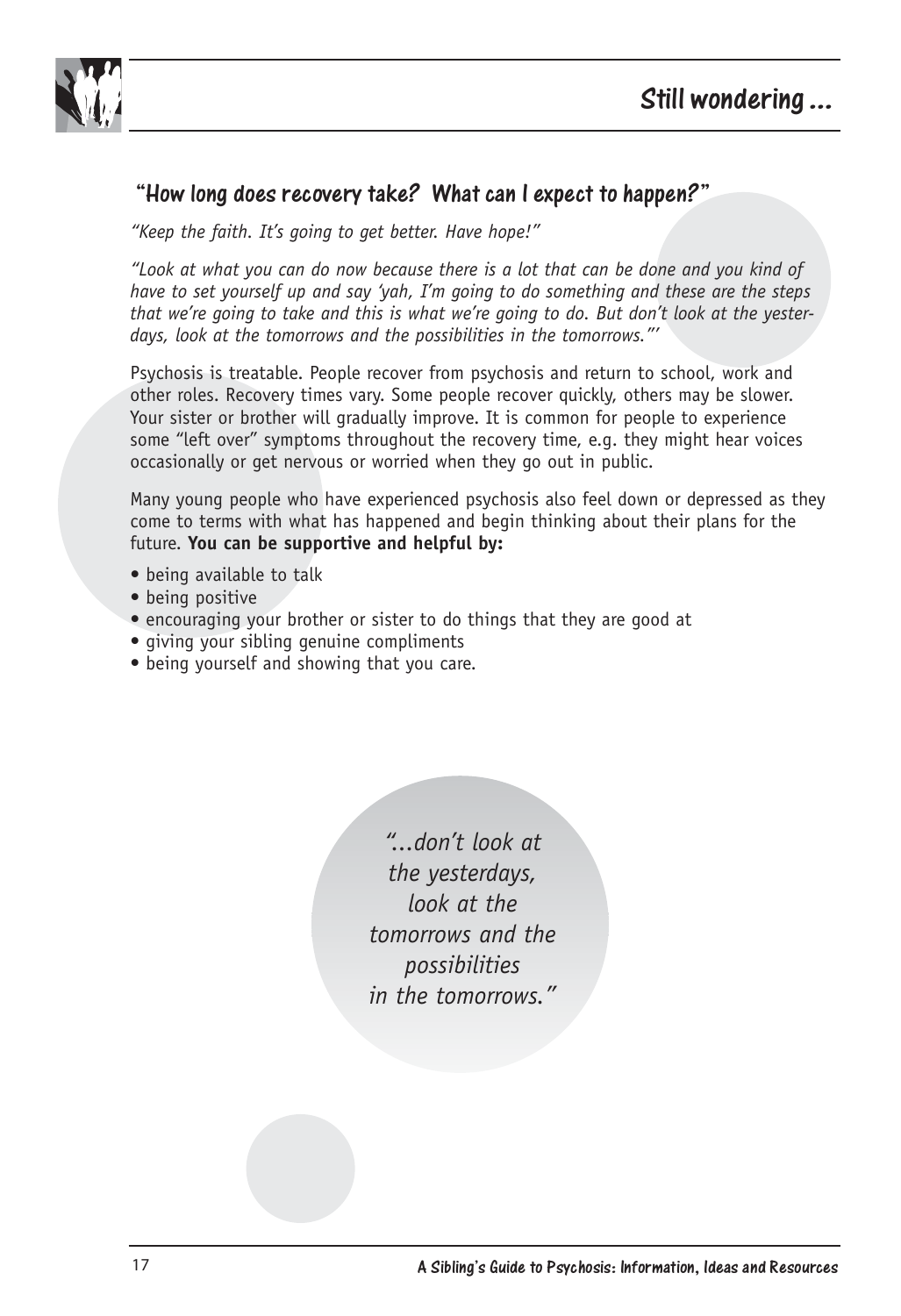

*"It's changed my outlook. There are many shades of not normal and normal and there are all kinds of people."* 

*"There have been huge positives – he talks to me and lets it all spill. I'm getting to know my brother again. I'm in his circle now. He lets me in now."*

*"I'm more tolerant of others now."*

*"It's brought our family to a new level of love, understanding and respect."*

*"It's not the way I expected it to be – but it's ok."*

Psychotic illness brings enormous change to families, and both families and siblings talk about looking at the world differently. It can bring out the best in family members – a different sense of what is truly important. Siblings share that they have different and new relationships with their sibling who is experiencing psychosis and families share that their priorities have changed.

As time goes on, siblings report increased confidence and assertiveness. They let go of what they can't change and become more focused on efforts to bring about the changes they see as necessary. They find and confirm their own identity while acknowledging the reality of the situation and its special demands.

Learning to live with a family member who has psychosis is often very difficult. Things are not the same and may never be the same.

But life continues…with room for love, laughter, joy, anger, tears and sorrow… just like before.

"It does get better and there's a lot of learning and a lot of loving that can take place. And it can be good."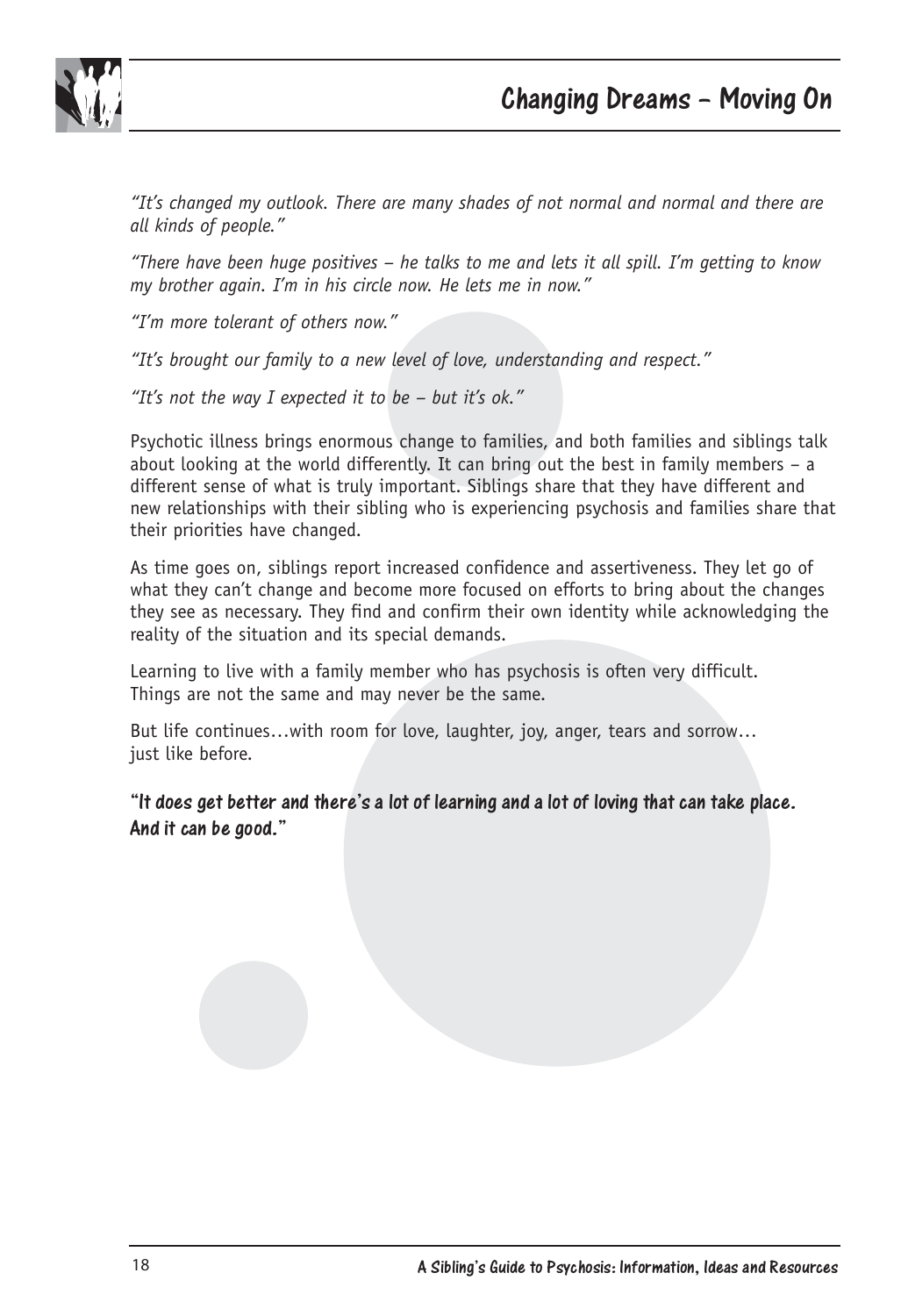

Early Psychosis Prevention and Intervention Centre. (2000). *Trips & Journeys – Personal Accounts of Early Psychosis.* Melbourne, Australia.

Northern Sydney Health. *Information for Families.* Mental Health – Early Intervention Services, Australia.

South Worcestershire Early Intervention Service. *Information about psychosis for brothers and sisters*. Adapted by C. Maynard and J. Smith from "For brothers and sisters, info about psychosis." United Kingdom.

Weiden, P., Scheifler, P., Diamond, R., & Ross, R. (1999). *Breakthroughs in Antipsychotic Medications: A Guide for Consumers, Families and Clinicians*. New York: W.W. Norton & Company.

CMHA early psychosis resource materials:

*"What Can Communities Do? A Community Action Guide to Early Psychosis Intervention Strategies"*

The pamphlets *"Youth and Psychosis," "Early Psychosis Intervention,"* and *"What is Psychosis?"*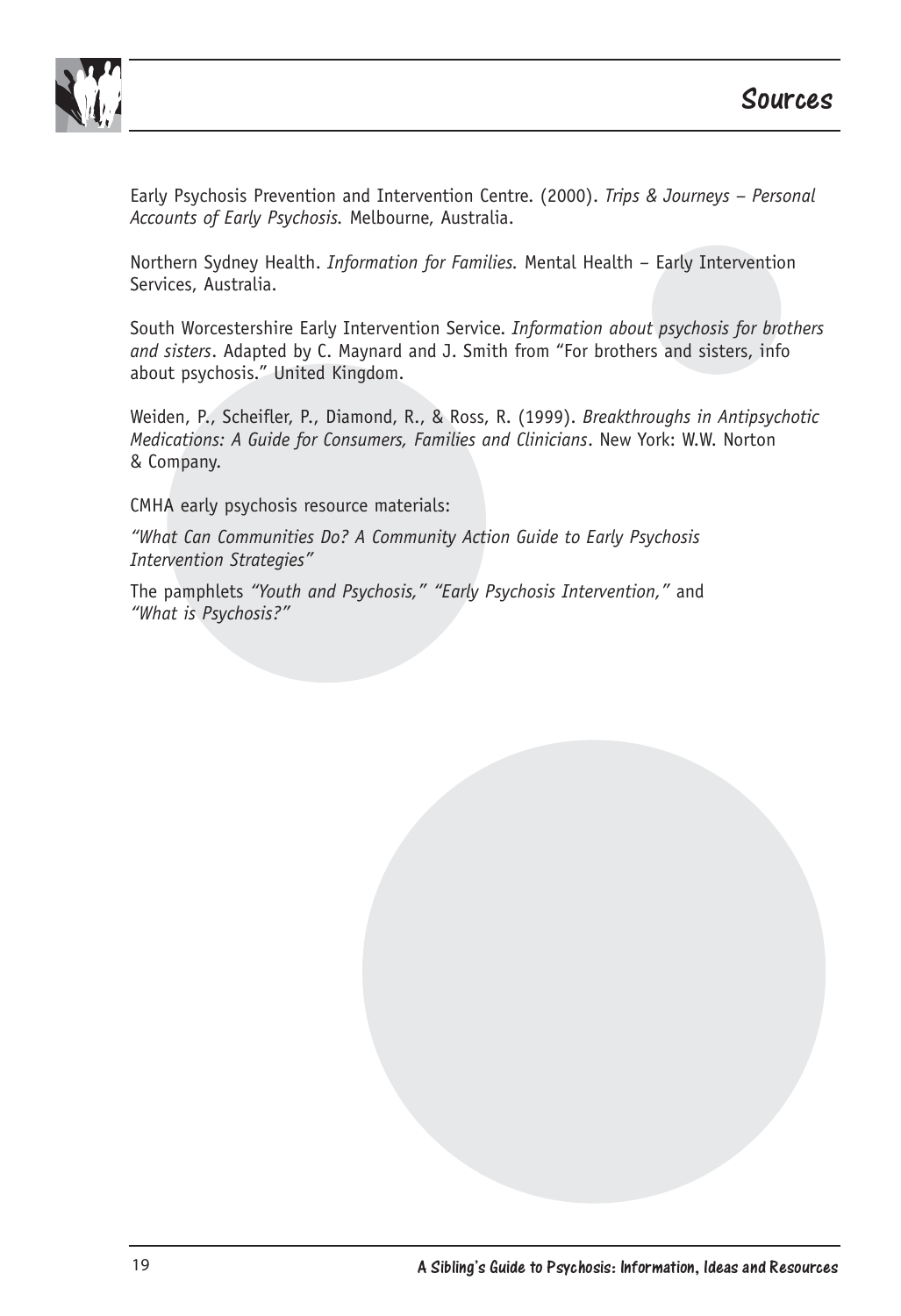



DEALING WITH DIFFICULT SITUATIONS AND BEHAVIOURS (Adapted from *"Information for Families."* See Sources.)

Your sibling who is dealing with a first episode psychosis will find it difficult to tell what is real from what is not real, and may feel overwhelmed, confused, afraid and distressed. They may lose control over thoughts and behaviours.

It can be very difficult communicating with your sibling when they are experiencing psychosis. No one gets it right all the time, but try to be as respectful as you can.

*"Knowing what to say was always a big struggle."*

*"We're kids still. Don't expect too much of yourself. Do your best – be a friend – be there!"*

*"It's ok if you don't know what to say."*

# Hallucinations

Hallucinations are when your sibling sees or hears things that you do not see or hear. Remember the hallucinations may be distressing to the person experiencing them.

#### **Try to:**

- Act calmly
- Distract your brother or sister if you can, by involving them in something else
- Ask your sibling to help you find something
- Engage your sibling in conversation.

#### **Try to avoid:**

- Assuming another breakdown is happening
- Figuring out what he or she is talking about or to whom he or she is talking
- Asking your sibling to try to force the voices the voices to stop.

#### Strange Talk or Beliefs

*"I agreed with him about something once when he was very delusional. When he was well he was really upset that I did that. He thought that I should have disagreed."* 

#### **Try to:**

- Recognize that your sibling's thoughts are very real to him or her and acknowledge the resulting emotions "I can sure see that you'd be angry when you believe that we're laughing at you."
- Say when you think something is not real, while acknowledging that it may seem real to your sibling
- Gently and matter-of-factly withhold agreement with strange ideas
- Show understanding of your sibling's feelings and encourage him/her to talk openly
- Change the subject to something routine, simple or pleasant in real life
- Help your brother or sister tell the difference between reality and fantasy. Let them know "It's your brain chemistry that makes you think you're seeing something – it's not really there."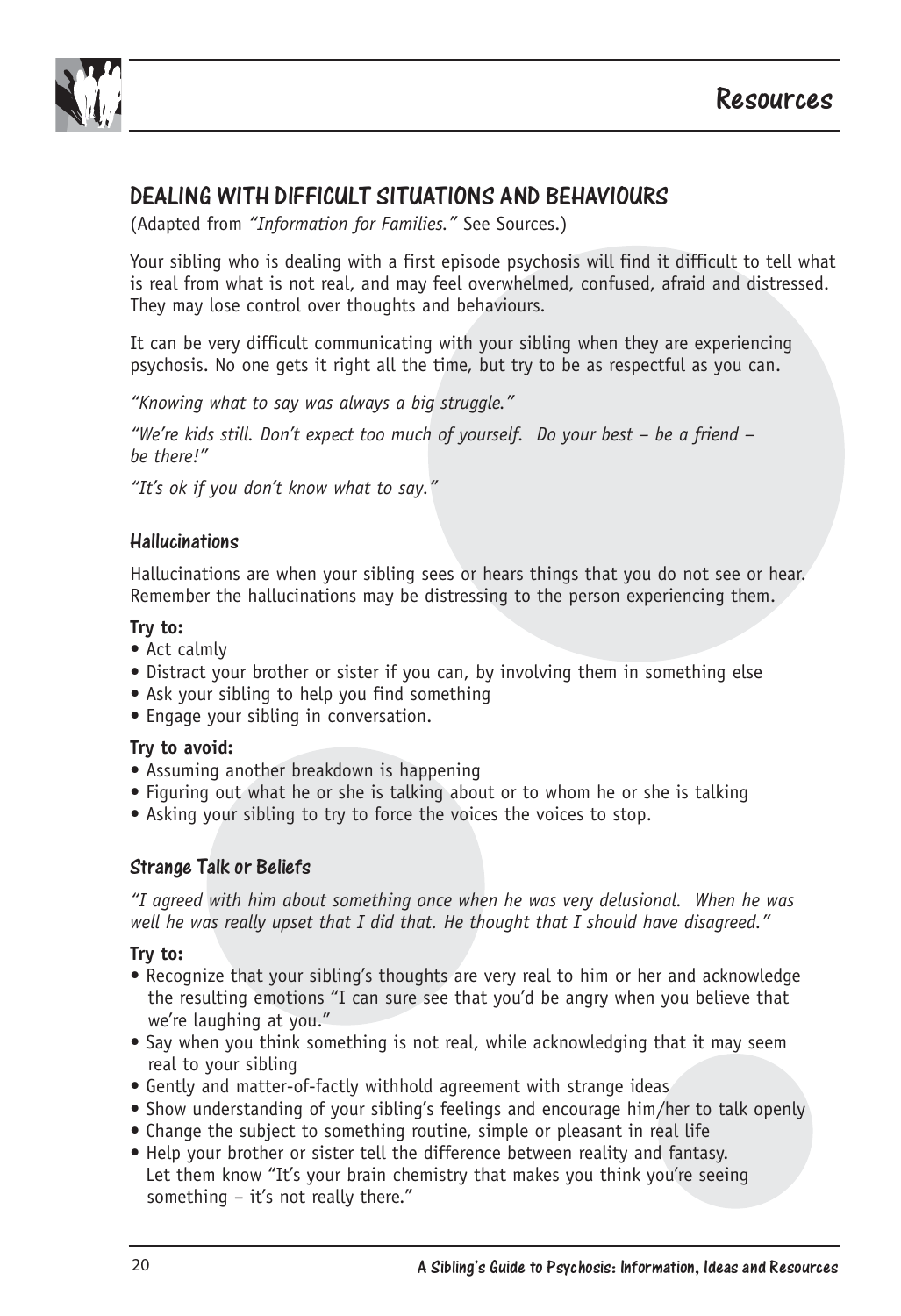

#### **Try to avoid:**

- Arguing about the strange ideas arguing never changes the ideas and only upsets both of you
- Pretending to agree with strange ideas or talk that you can't understand
- Keeping up a conversation that you feel is distressing, annoying, or too confusing for you. It's ok to say "Let's talk about this later."

#### Sleeping or Withdrawing a Lot of the Time or Sleeping at Odd Times

*"I'm getting used to his quirks like cooking a meal at 3:00am!"* 

*"He is very docile, very quiet. He didn't want to do stuff."* 

*"Try to choose things that he might want to be involved in. Ask 'Do you want to do this? Maybe tomorrow…"* 

#### **It is common for individuals who have just experienced a psychotic illness to:**

- sleep longer hours during the night (or even during the day)
- feel the need to be more quiet and alone more than other people
- be less active and not want to do much.

These behaviours are natural ways of slowing down to help the brain and the body recover.

#### **Try to:**

- Remind yourself that your sibling may need to sleep more during the recovery phase
- Leave your brother or sister alone but make regular contact whenever they are up and about
- Let your sibling know that you are there if needed.

#### **Try to avoid:**

- Coaxing your sibling to come out of his or her room
- Fussing or worrying too much about your brother or sister
- Inviting a lot of visitors home as it may be too overwhelming.

It's important to carry on with your life. Don't sacrifice opportunities to go out and enjoy yourself with other people.

#### Aggressive Behaviour

*"I left the house and stayed out in the yard until things had settled down a bit."* 

*"We were both really upset. I left and came back when we'd both calmed down."*

People with psychosis are often withdrawn. Aggression is no more common among people experiencing psychosis than in the general population. However, aggression may sometimes occur and you should know what to do if your sibling becomes aggressive.

#### **Try to:**

- Give a firm command such as "Please stop"
- Give your sibling space. If practical, move to quieter, more open surroundings. Don't rush or crowd your sibling.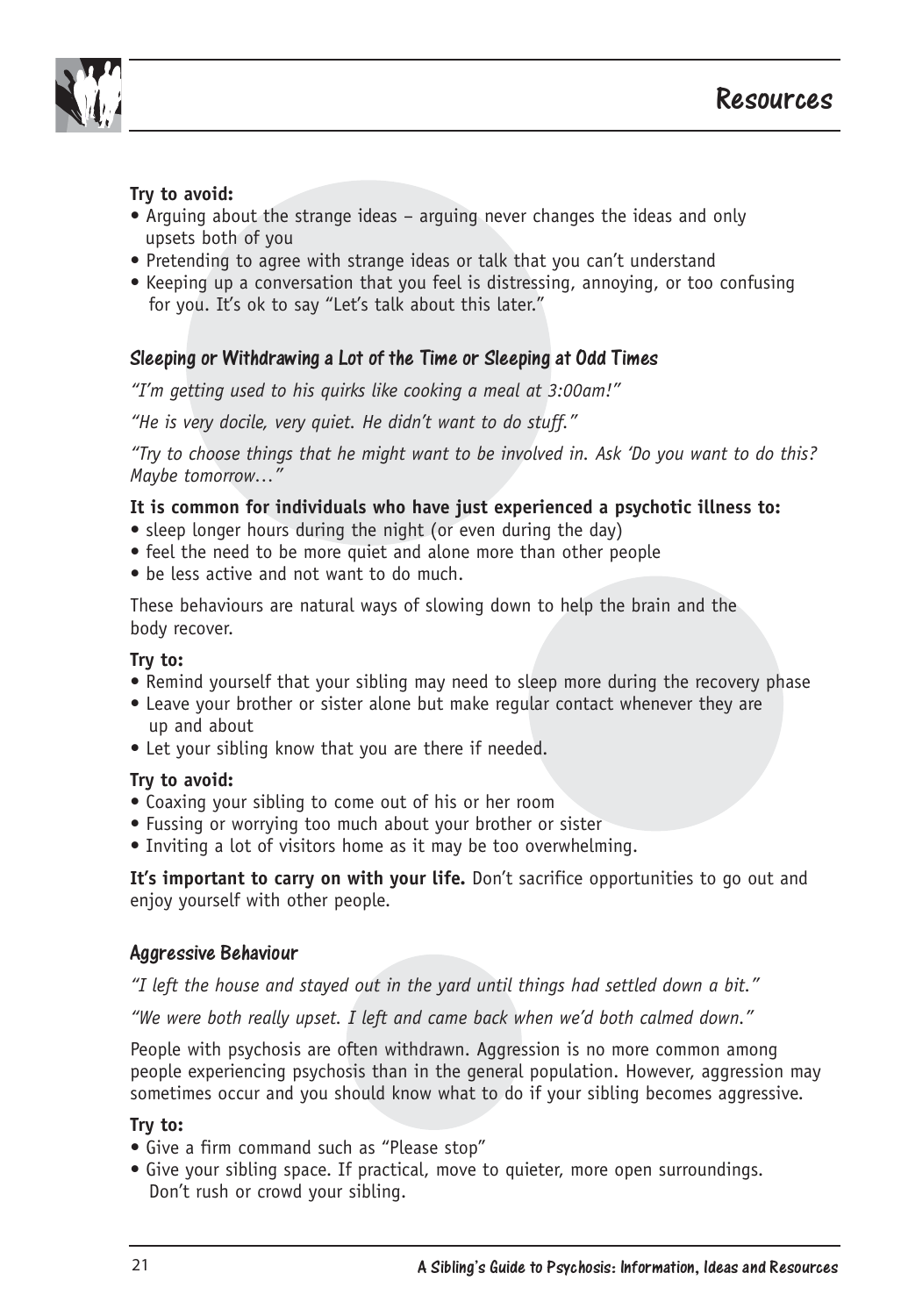



- Discuss any threats and aggression openly in the family and with a clinician or doctor
- See what triggers the aggression and avoid that behaviour/situation.

#### **Try to avoid:**

- Saying angry or critical things which may upset your sibling
- Using the words "you" and "you should"
- Battling it out on your own ask for help
- Staying around if your sibling doesn't calm down.

It's very important not to ignore verbal threats or warnings of violence made to you or others. Don't tolerate aggression to you or anyone in your family.

# Indications of Self Harm

Don't panic if your sibling talks about suicide, but do take his or her feelings seriously and ask for help.

- Contact a clinician or doctor if thoughts about self harm or suicidal ideas persist and encourage your sibling to discuss their feelings. Take any suicidal talk seriously.
- If there is an immediate concern about your sibling's safety, **get help immediately.** Involve other family members, call your local crisis service or the police, or take your sibling to the emergency room of your local hospital. Do not leave your sibling alone.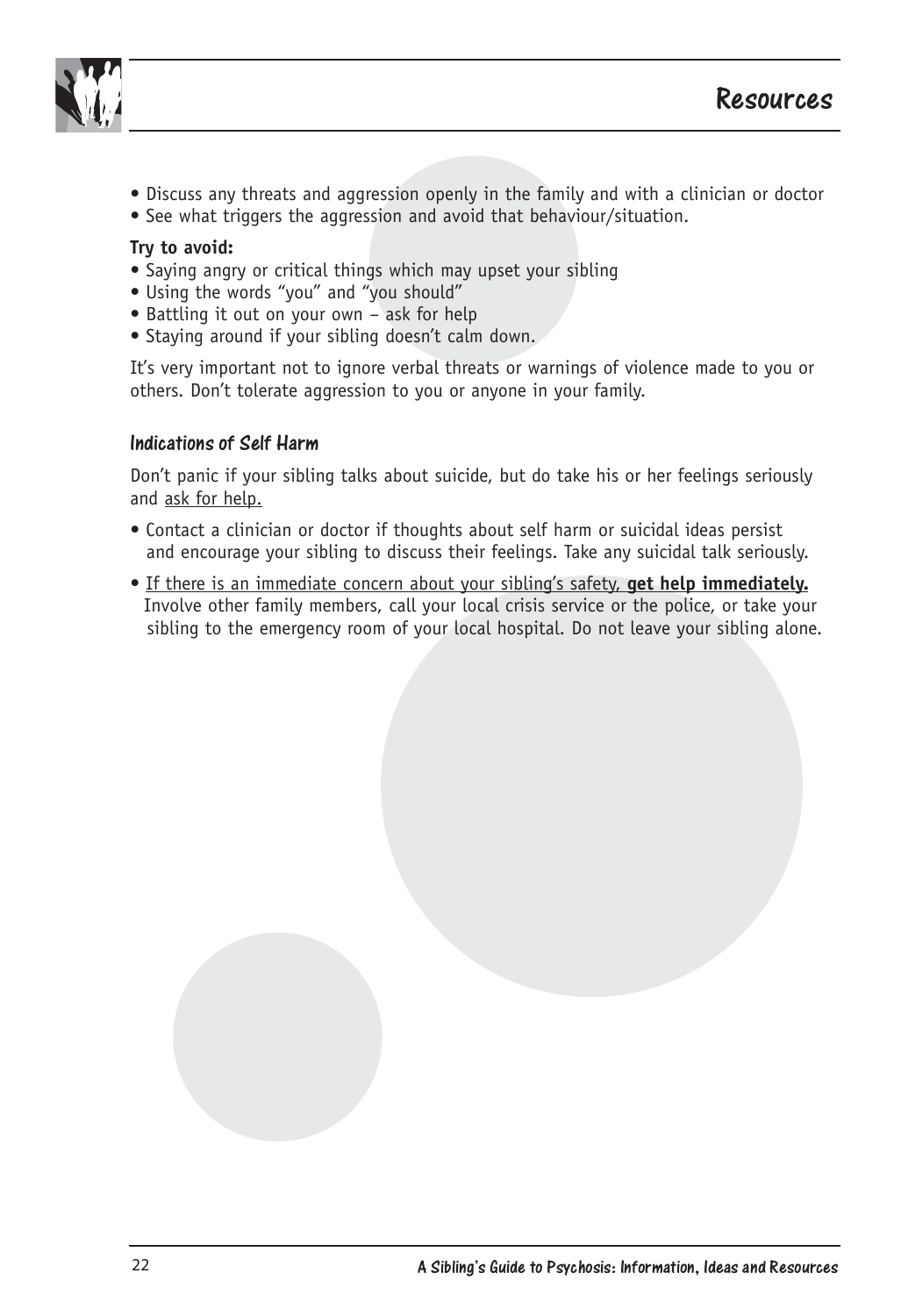



## GLOSSARY

*(Adapted from Breakthroughs in Antipsychotic Medications: A Guide for Consumers, Families and Clinicians and Trips & Journeys: Personal accounts of early psychosis.* See Sources.)

In this section, we give definitions of some of the words that you may hear, or read as you learn more about your sibling's illness.

**Acute phase (of illness)** – A worsening of a person's positive psychotic symptoms, often leading to out-of-control or bizarre behaviour. Anti-psychotic medications are given to eliminate or reduce these symptoms.

**Advocacy** – Typically refers to activities that are used to raise the profile of an issue and mobilize the forces necessary to change public opinion, policy and practice.

**Anti-depressant** – Medication for the treatment of depression

**Anti-psychotic** – Medication for the treatment of psychosis

**Bipolar disorder** – A mood disorder characterized by periods of elevation in mood and depressive episodes.

**Cognitive Therapy** – (Also known as "cognitive behaviour therapy") A therapy aimed at assisting the person to deal with some mental health problems by focusing on the way in which they interpret and react to their experience.

**Conventional Antipsychotics** – The group of antipsychotic medications developed between the 1950's and 1970's; also referred to as "neuroleptics" or "traditional" or "classic" antipsychotics. These medications are effective for positive (psychotic) symptoms and less effective for negative symptoms.

**Delusions** – Fixed beliefs that have no basis in reality.

**Depot Therapy** – A long-acting form of antipsychotic medication that is given by injection into a muscle approximately every 2-4 weeks.

**Depression** – is a mood disorder represented by feelings of sadness, loneliness, despair, low self-esteem, withdrawal from interpersonal contact with others, and symptoms such as difficulty sleeping and a decreased appetite.

**Dopamine** – A neurotransmitter in the brain. Antipsychotic medications slow down dopamine's ability to transmit messages between nerve cells in the brain.

**Drug-Induced Psychosis** – Use of, or withdrawal from alcohol and drugs can be associated with the appearance of psychotic symptoms. Sometimes these symptoms will rapidly resolve as the effects of the substances wear off. In other cases, the illness may last longer, but begin with a drug-induced psychosis.

**Dual diagnosis** – Literally the presence of two diagnoses at the same time. When speaking of psychotic disorders, the term is usually used to mean a person who has both a major psychiatric disorder such as schizophrenia, and a substance use or alcohol problem.

**Genetic disposition** - A term to describe the degree to which an individual is at genetic risk of an illness being passed on from one generation to the next.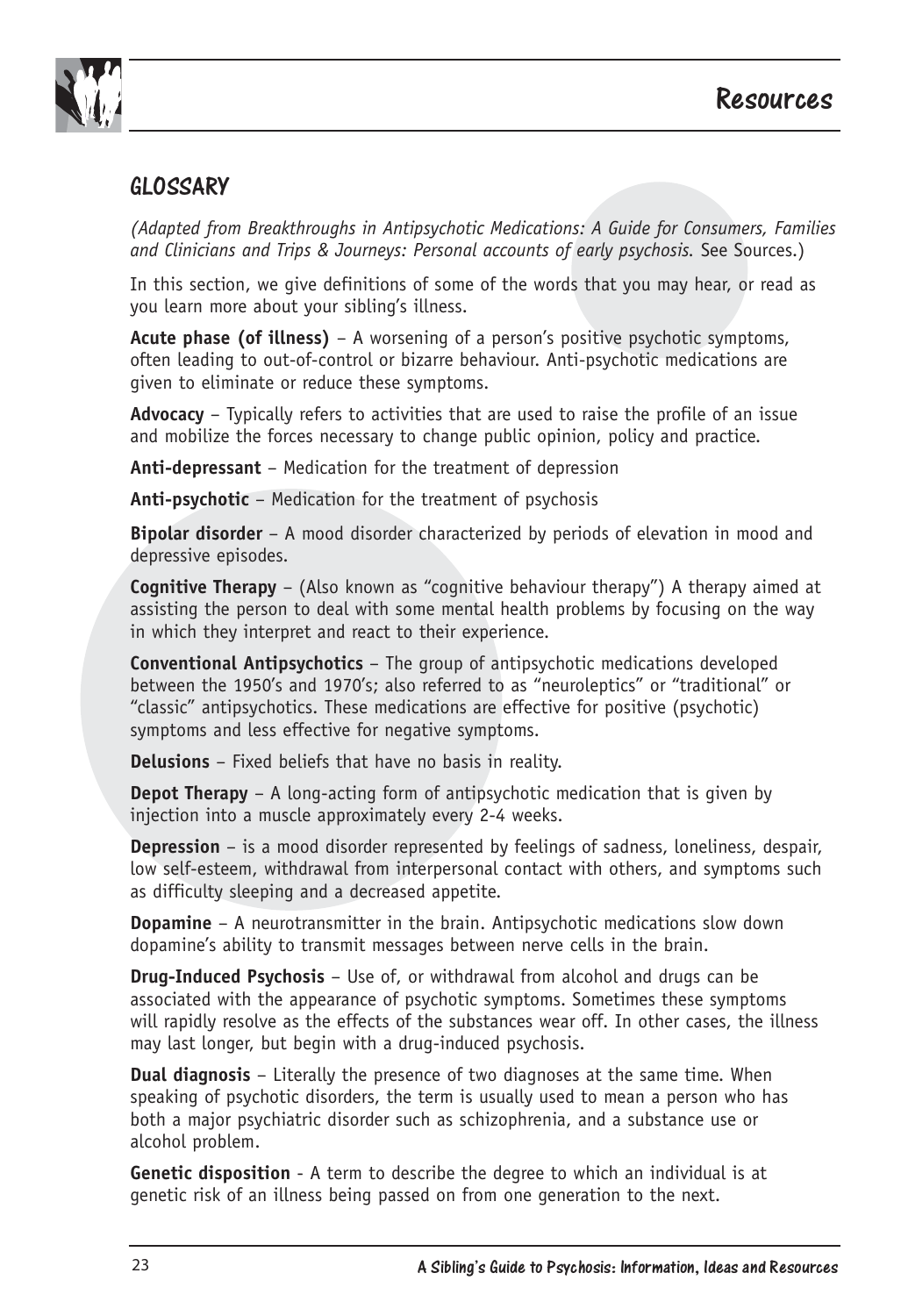



**Hallucinations** – Unusual perceptions, for example, hearing sounds or voices that are not there.

**Manic depression** – see Bipolar Disorder

**Medication noncompliance** – Not following a doctor's recommendation. This is very common among clients who are supposed to be taking antipsychotic medications. In part, this isn't any different from other medical conditions, such as high blood pressure, where noncompliance is also very, very common.

**Mood Disorders** – A set of psychiatric diagnoses in which the major problem is mood regulation. Mood may be too low (depression), too high (mania), or too high at some times and too low at others (bipolar disorder).

**Negative Symptoms** – Think of these symptoms as features that are "taken away" or "subtracted" from the individual. They refer to experiences that should be present, but are absent. Some examples of negative symptoms include: blunted emotions, lack of energy or drive.

**Neuroleptics** – A term sometimes used to refer to conventional antipsychotic medications because they cause neurological (extrapyramidal) side effects. Because the newer atypical antipsychotics are much less likely to cause extrapyramidal side effects, this term is not used to refer to the newer medications.

**Neurotransmitters** – A chemical that is used to transmit a message between nerve cells in the brain. Two neurotransmitters that are very important in the treatment of schizophrenia are dopamine and serotonin.

**Positive Symptoms** – Symptoms that are "added on". They are features that are present but should be absent such as hallucinations and delusions.

**Psychosis** – Describes conditions which affect the mind, where there has been some loss of contact with reality. When someone becomes ill in this way it is called a psychotic episode. Psychosis can lead to changes in mood and thinking and abnormal ideas, making it hard to understand how the person feels. First episode psychosis simply refers to the first time someone experiences psychotic symptoms or a psychotic episode.

**Prodrome** – The first phase of a psychotic episode. The early warning signs are vague and hardly noticeable. There may be changes in the way some people describe their feelings, thoughts and perceptions.

**Schizoaffective Disorder** – A disorder in which the person has the symptoms of both a major mood disorder, such as major depression or bipolar illness and schizophrenia.

**Schizophrenia** – A psychotic illness in which the changes in behaviour or symptoms have been continuing for a period of at least six months. Symptoms and length of illness vary from person to person. Contrary to previous beliefs, many people with schizophrenia lead happy and fulfilling lives, with many making a full recovery.

**Schizophreniform Disorder** – This is just like schizophrenia except that the symptoms have lasted for less than six months.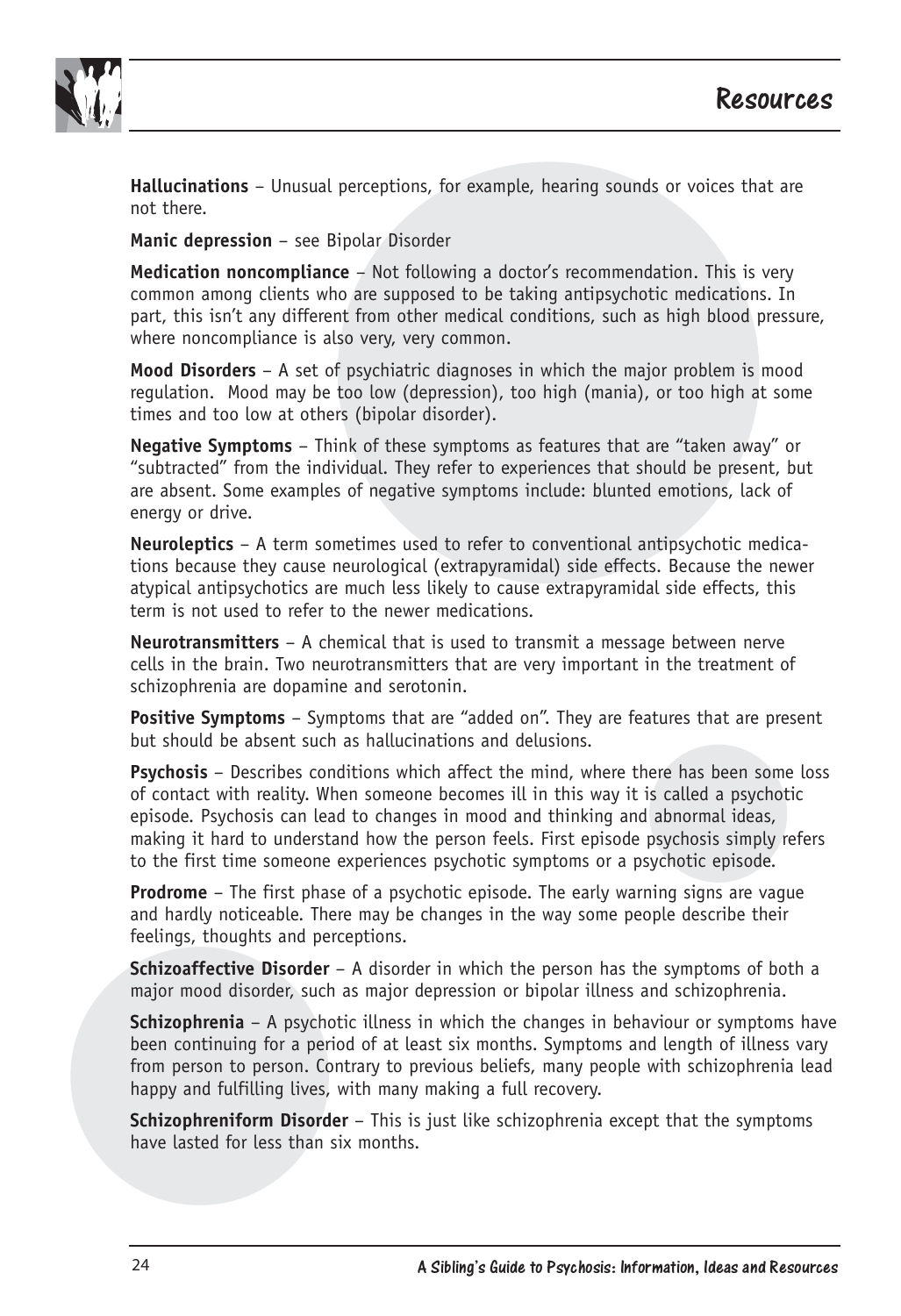

## WEB RESOURCES

*"Internet based learning is really good. It's informal and easy to access. You can go in the middle of the night and find out everything you wanted to know. It's anonymous."*

On-Line Information: Fact or Fiction? It's important to remember that just because a document appears on-line does not mean that it contains valid information. It's important to be sure of its source and accuracy. Following are some possible web-based resources to browse.

#### Psychosis

#### **www.cmha.ca**

#### *Canadian Mental Health Association, National Office*

The psychosis pages on this site offer information about a number of topics including: early psychosis intervention; Canadian early psychosis initiatives; resources for families and communities; a framework for strategic planning; and a number of links. Resource materials are available for download or order.

#### **Family to Family: A newsletter for first-episode psychosis families**

Developed and produced by first-episode families, this newsletter is sent to families across Canada and provides a venue for sharing information and support. Three issues annually, available as PDF downloads at **www.cmha.ca**  Inquiries, contact the Editor at slsm@rainyday.ca

#### **www.psychosissucks.ca**

#### *Early Psychosis Intervention Program (EPI)*

The site offers easily accessible information on psychosis, treatment, associated problems, substance use and recovery. The downloadable PDF files include 15 excellent handouts that range from "What is psychosis?" to "Goal Setting" and "Problem Solving."

#### **www.pepp.ca**

*The Prevention and Early Intervention Program for Psychoses (PEPP)* The site includes information about a well-established family support group; family stories and excellent links.

#### Mental Health Resources For Youth

#### **www.beyondblue.org.au/ybblue**

*A youth depression awareness web site from Australia* 

This site is about getting the message out there that it's ok to talk about depression, and to encourage young people, their families and friends to get help when needed. The site hosts a whole range of new fact sheets, e-cards, depression and anxiety checklists and stories from young people.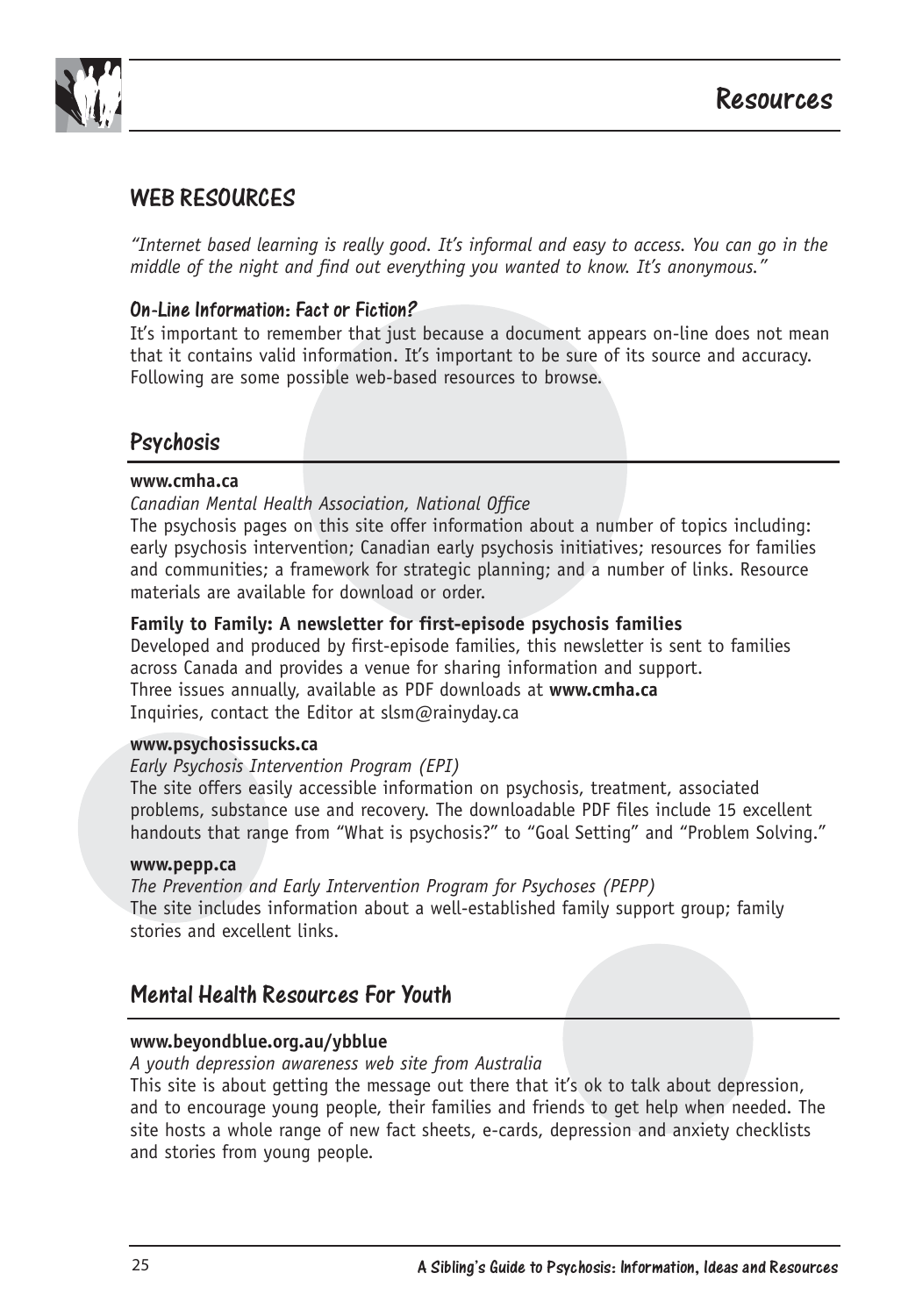

#### **www.getontop.org**

#### *Get on top-a guide to mental health*

The site looks at depression, bipolar disorder, psychosis, substance use and other mental health concerns. There is also a personal experiences section with stories from young people who have dealt with a mental health problem.

#### **www.cyberisle.org**

*Teen Net – University of Toronto*

This youth site was developed with teens for teens. It is an interactive site all about young people and health issues, in a fun graphic style. Lots of links are provided to other sites about youth issues and health.

## VIDEOS

#### **A Map of the Mind Fields: Managing Adolescent Psychosis**

*National Film Board of Canada* 2004. 56 minutes 30 seconds From EPI South Fraser, British Columbia this video is part of a three part series which also includes "Beyond the Blues: Child and Youth Depression" and "Fighting Their Fears: Child and Youth Anxiety." To order: 1-800-267-7710 or **www.nfb.ca**  Identification #: 113C9104260

#### **One Day At A Time**

Canadian Mental Health Association, National Office 2001. 28 minutes Several members of a first-episode psychosis parent support group describe their experiences as parents of young people with psychosis. Order through **www.cmha.ca**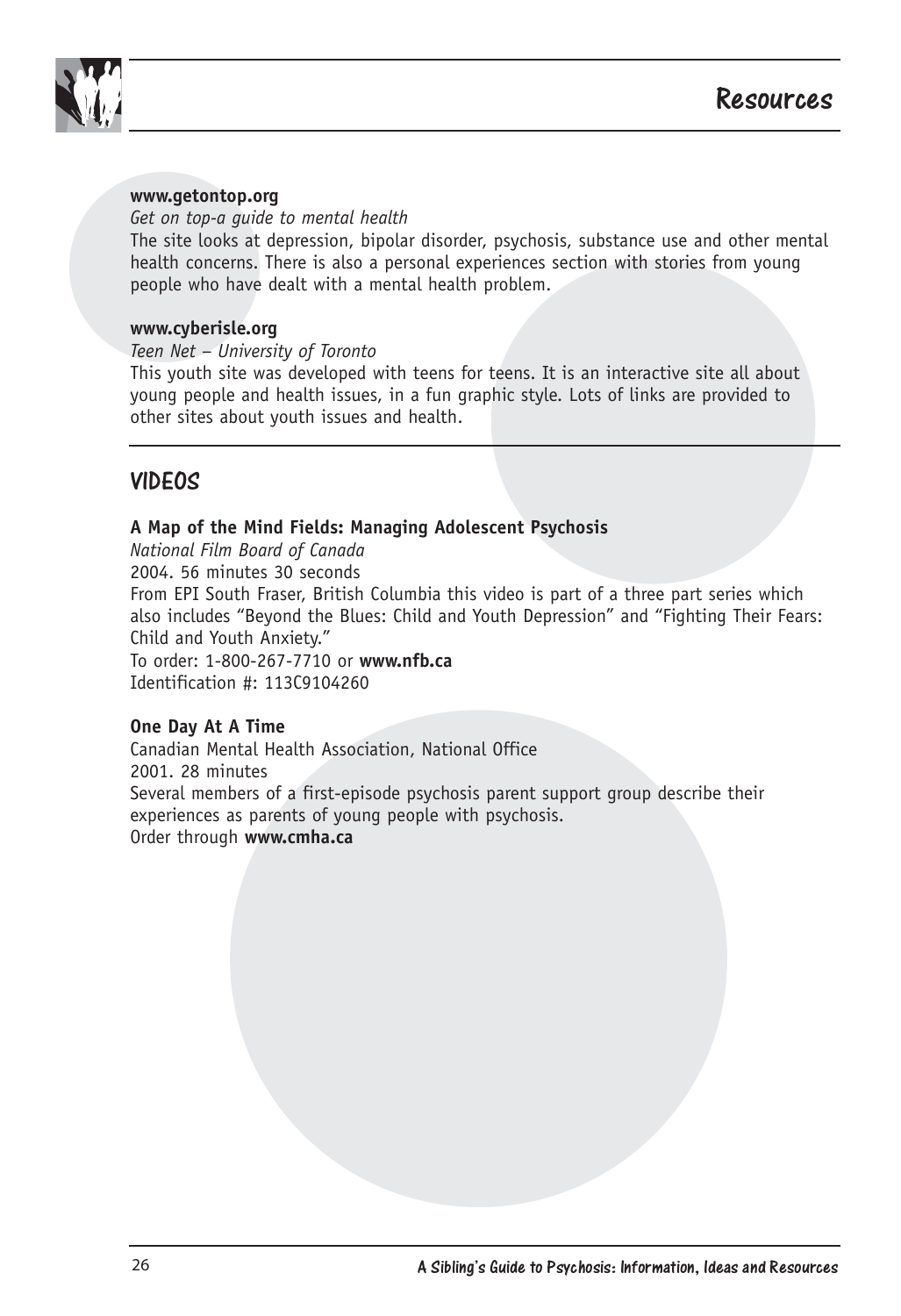

Early psychosis intervention clinical programs continue to grow across Canada. Perhaps you will be able to find one near you!

#### British Columbia

**Port Moody:** Fraser North Early Psychosis Intervention (EPI) Program Eagle Ridge Hospital Tel: (604) 469-5152

**Vancouver:** Early Psychosis Intervention Program (EPI) Vancouver Community Mental Health Services Tel: (604) 225-2211

**Victoria:** Victoria Schizophrenia Service/Early Psychosis Intervention Victoria Mental Health Centre Tel: (250) 370-8175

**White Rock:** Fraser South Early Psychosis Intervention (EPI) Program Peace Arch Hospital Tel: (604) 538-4241

#### Alberta

**Calgary:** Early Psychosis Treatment Service Calgary Health Region and University of Calgary, Foothills Medical Centre Tel: (403) 944-4836

**Edmonton:** Edmonton Early Psychosis Intervention Clinic (EEPIC) Edmonton Mental Health Clinic Tel: (780) 429-7890

#### Saskatchewan

**Saskatoon:** Early Intervention Program in Psychosis and Schizophrenia Saskatchewan District Health and University of Saskatchewan Tel: (306) 655-6686

#### Manitoba

**Winnipeg:** Early Psychosis Prevention and Intervention Service (EPPIS) Manitoba Adolescent Treatment Centre Tel: (204) 958-9677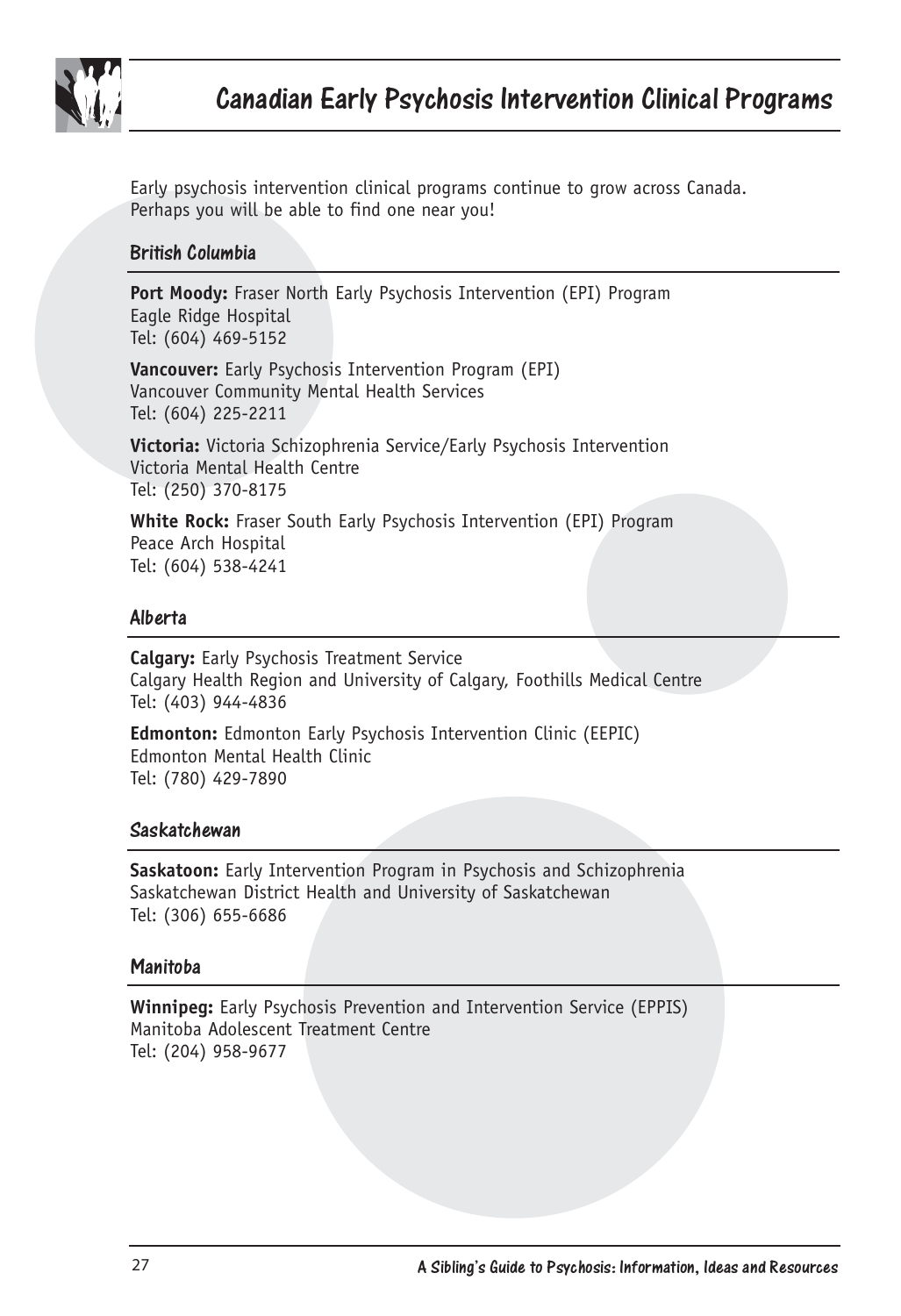

#### Ontario

**Hamilton:** Psychotic Disorders Clinic Hamilton Health Sciences, McMaster Site Tel: (905) 521-5018

**Kingston:** Southeastern Ontario District Early Intervention in Psychosis Program Hotel Dieu Hospital and Queen's University Tel: (613) 544-3400 ext. 2550

**London:** Prevention and Early Intervention Program for Psychoses (PEPP) London Health Sciences Centre and University of Western Ontario Tel: (519) 667-6777

**Ottawa:** Champlain District First Episode Psychosis Program Ottawa Hospital and University of Ottawa Tel: (613) 737-8899 ext. 73062

**Toronto:** First Episode Psychosis Program Centre for Addiction and Mental Health, Clarke Site Tel: (416) 535-8501 ext. 4745

**Windsor:** Schizophrenia and First Episode Psychosis Program Windsor Regional Hospital-Western Campus Tel: (519) 257-5111 ext. 76945

#### Quebec

**Montreal:** Early Psychosis Intervention Clinic (EPIC) Royal Victoria Hospital, Allan Memorial Institute Tel: (514) 934-1934 ext. 34530

**Verdun:** Prevention and Early Intervention Program for Psychoses (PEPP-Montreal) Douglas Hospital Tel: (514) 761-6131 ext. 4121

# New Brunswick

**Fredericton:** Fredericton Early Psychosis Program Victoria Health Centre Tel: (506) 444-5337

#### Newfoundland & Labrador

**St. John's:** Early Psychosis Program Health Care Corporation of St. John's Tel: (709) 777-3614

#### Nova Scotia

**Dartmouth:** Nova Scotia Early Psychosis Program Capital District Mental Health Program and Dalhousie University Tel: (902) 464-5997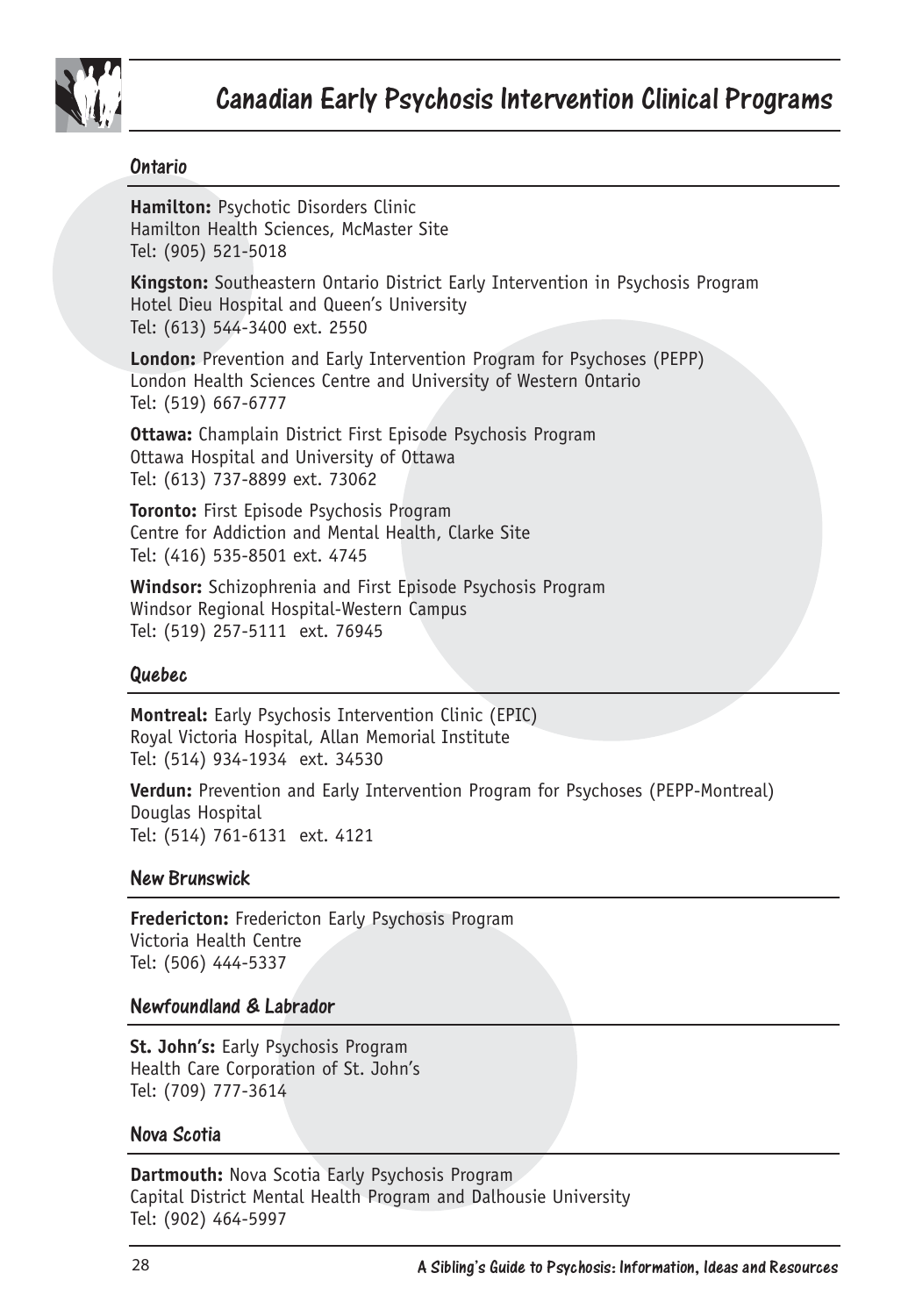